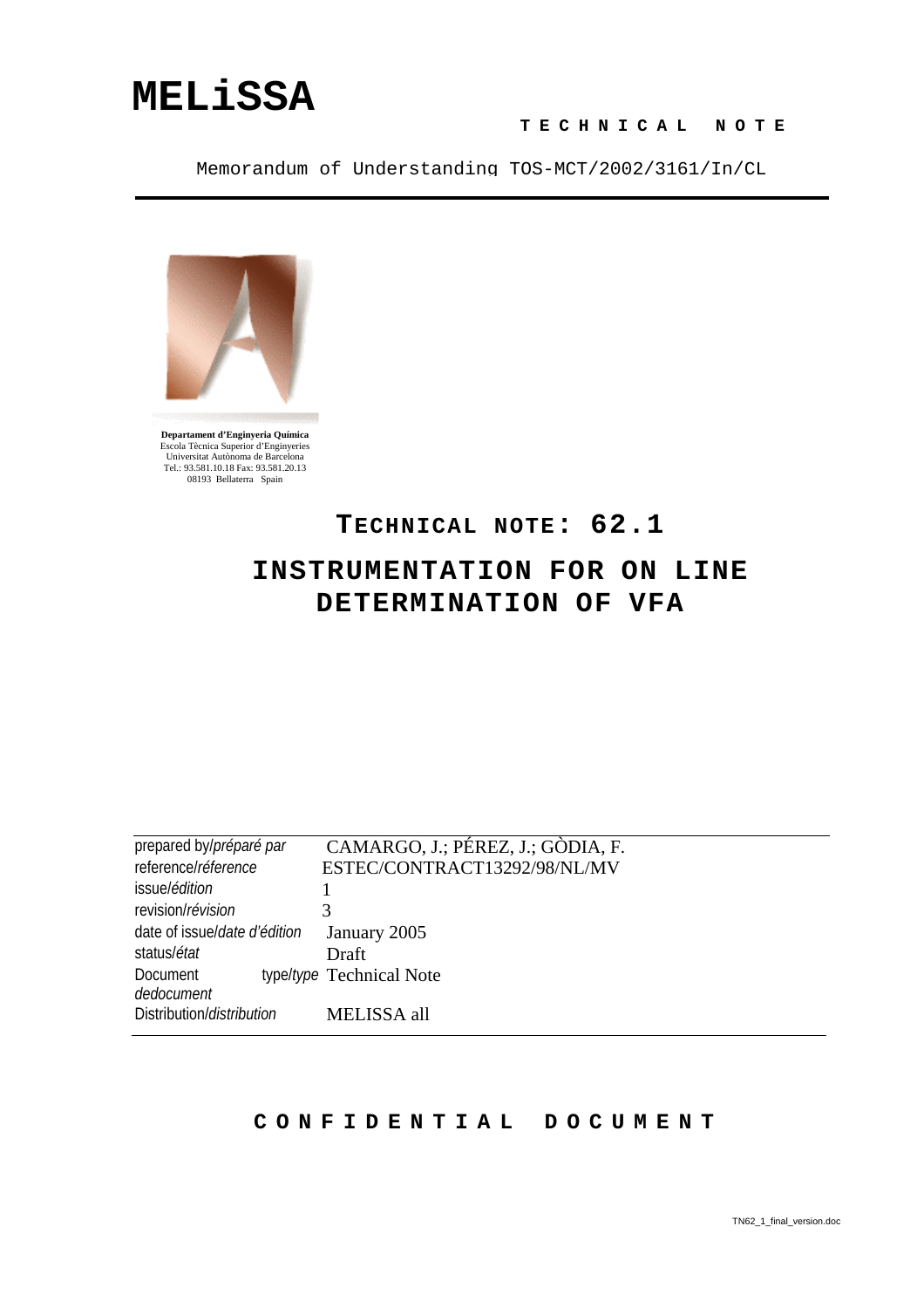page ii of iv

#### **APPROVAL**

| Title<br>titre                   | INSTRUMENTATION FOR<br>ON<br><b>LINE</b><br>DETERMINATION OF VFA | lissue 1 Irevision 3<br>revision<br>issue |
|----------------------------------|------------------------------------------------------------------|-------------------------------------------|
| author<br>auteur                 | CAMARGO, J.; PÉREZ, J.; GÒDIA, F.                                | Date<br>Jan-2005<br>date                  |
| approved<br>by<br>approuvé<br>by |                                                                  | date:<br>Dec-2004<br>date                 |

#### **CHANGE LOG**

| reason for<br>changement | change | Iraison | du | issue/ <i>issue</i>   revision/ <i>revision</i>   date/ <i>date</i> |  |
|--------------------------|--------|---------|----|---------------------------------------------------------------------|--|
|                          |        |         |    |                                                                     |  |

#### **CHANGE RECORD**

## Issue: **¡ERROR! NO SE ENCUENTRA EL ORIGEN DE LA REFERENCIA.** Revision: 3

| reason for change/raison du changement | page(s)/page(s) | paragraph(s)/ <i>paragrap</i><br>h(s) |
|----------------------------------------|-----------------|---------------------------------------|
|                                        |                 |                                       |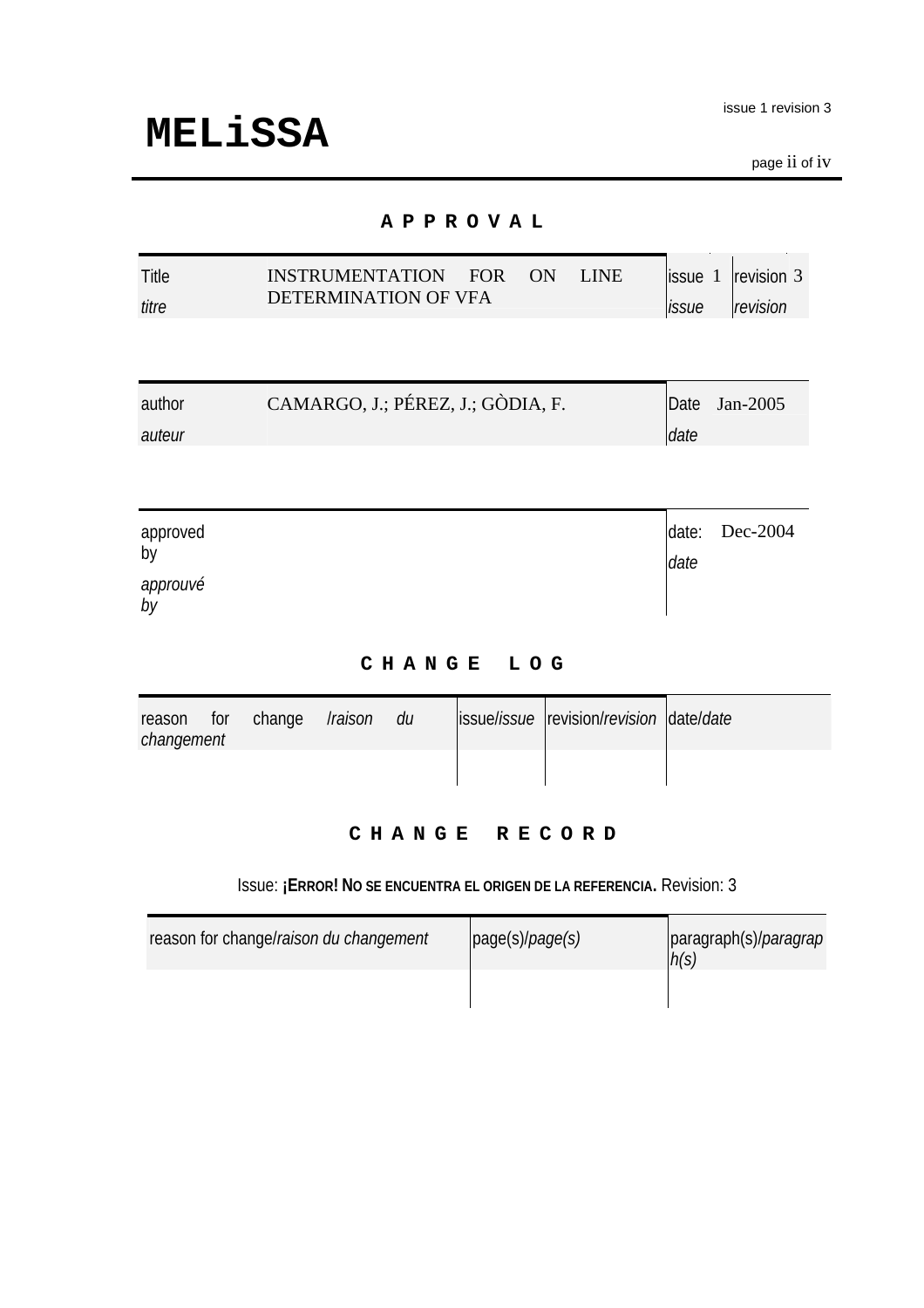issue 1 revision 3

**MELiSSA** 

page iii of iv

| TABLE OF CONTENTS |  |
|-------------------|--|
|-------------------|--|

|               | <b>1INTRODUCTION</b>                              |                                                            | 1              |
|---------------|---------------------------------------------------|------------------------------------------------------------|----------------|
|               | <b>2GENERAL APPROACH TO IR &amp;GC TECHNIQUES</b> |                                                            | 1              |
| 2.1           | Gas Chromatography                                | 1                                                          |                |
| $2.2^{\circ}$ | <b>Infrared Spectroscopy</b>                      | 2                                                          |                |
| 2.3           | Fourier Transform Infrared Spectroscopy 3         |                                                            |                |
|               |                                                   | <b>3DETAILED COMPARISON BETWEEN IR &amp; GC TECHNIQUES</b> | 4              |
| 3.1           | IR (FTIR, NIR) main features                      | $\overline{4}$                                             |                |
| 3.2           | GC main features 5                                |                                                            |                |
|               | <b>4TECHNOLOGY SELECTION CONCLUSIONS</b>          |                                                            | $\overline{7}$ |
|               |                                                   | <b>5SCREENING OF THE DIFFERENT EQUIPMENTS FOR GC</b>       | 8              |
|               |                                                   | 6DETECTOR CHARACTERISTICS AND SELECTION                    | 11             |
|               | <b>7INJECTION METHODS</b>                         |                                                            | 12             |
| 7.1           | Head Space 12                                     |                                                            |                |
| 7.2           | Injection methods for capillary columns: split    | 14                                                         |                |
| 7.3           |                                                   | Injection methods for capillary columns: splitless 15      |                |
| 7.4           |                                                   | Injection methods for capillary columns: on column.<br>15  |                |
|               | <b>8EXAMPLES OF VFA ANALYSIS</b>                  |                                                            | 16             |
|               |                                                   | <b>90THER CONSIDERATIONS AND FINAL COMMENTS</b>            | 18             |
|               | <b>10REFERENCES</b>                               |                                                            | 19             |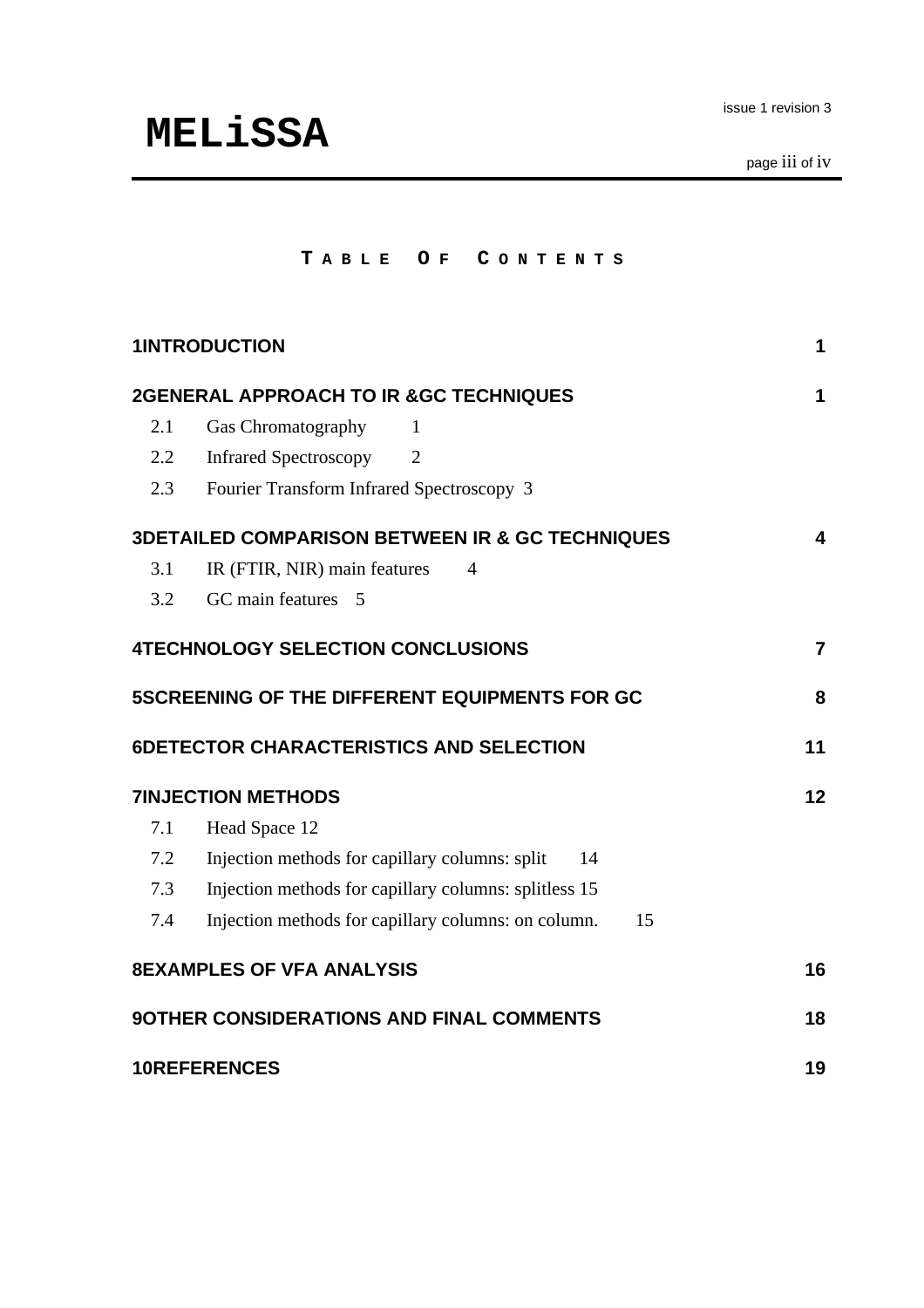issue 1 revision 3

# **MELiSSA**

page iv of iv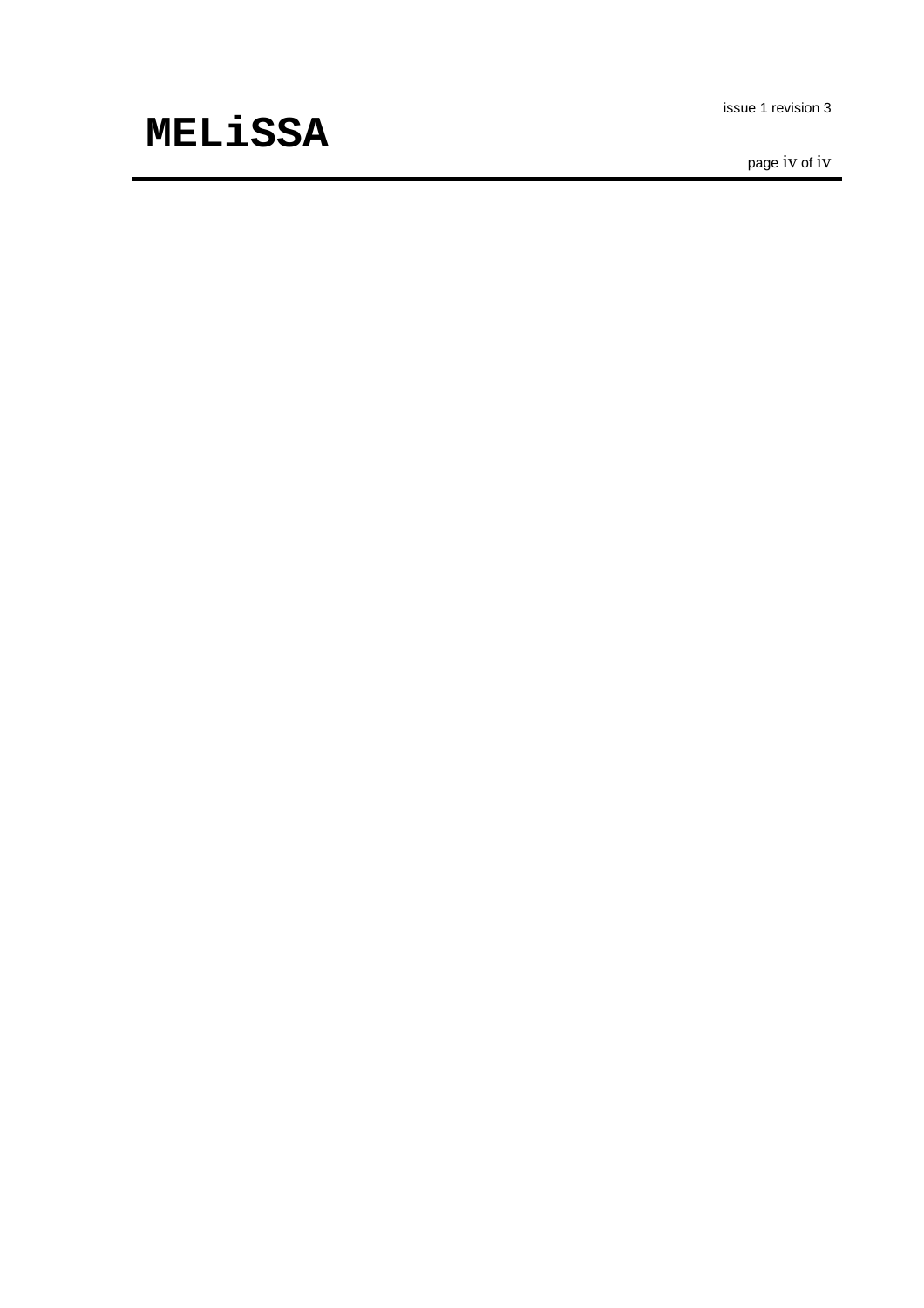## **1 INTRODUCTION**

Compartment II of the MELISSA Pilot Plant is dedicated to the consumption of the volatile fatty acids generated in the first compartment. For a reliable implementation of compartment II and the optimisation of the whole loop operation by the control software, it is necessary to have information on the type and concentration of volatile fatty acids (VFA) produced in the first compartment and its level of consumption by compartment II.

 In order to implement on-line analysis of VFA concentration in such a process, different techniques have been considered in this technical note. This trade-off study has as a main goal the selection of the analysis instrumentation for monitoring the concentration of VFA taking into account the requirements of this particular application: frequency analysis required by the control and type of VFA present in the in/outflow of the compartment II. This analyser will be implemented in the Melissa pilot loop.

Compartment I (Liquefying compartment) pilot reactor is still under development in Ghent, Belgium. This compartment will also have on-line measurement of VFA concentration. For this reason this trade-off will be harmonised between both MELISSA partners (EPAS&UAB).

The different techniques taking into account in the trade-off are: IR (NIR; FTIR) and GC, which we have found the most interesting for our application. A tremendous number of possibilities is available in the market nowadays to cover such necessities.

# **2 GENERAL APPROACH TO IR &GC TECHNIQUES**

#### **2.1 Gas Chromatography**

In a gas chromatograph the liquid or gas sample is injected by means of a micro syringe through a rubber septum and into a flash vaporiser port at the head of a chromatographic column that contains a liquid stationary phase adsorbed onto the surface of an inert solid. The

| TN 62.1                                                                                                                                                  | INSTRUMENTATION FOR ON LINE DETERMINATION OF VFA |
|----------------------------------------------------------------------------------------------------------------------------------------------------------|--------------------------------------------------|
| <b>UAB</b>                                                                                                                                               |                                                  |
| This document is confidential property of the MELISSA partners and shall not be used, duplicated, modified or<br>transmitted without their authorization |                                                  |
| Memorandum of Understanding TOS-MCT/2002/3161/In/CL                                                                                                      |                                                  |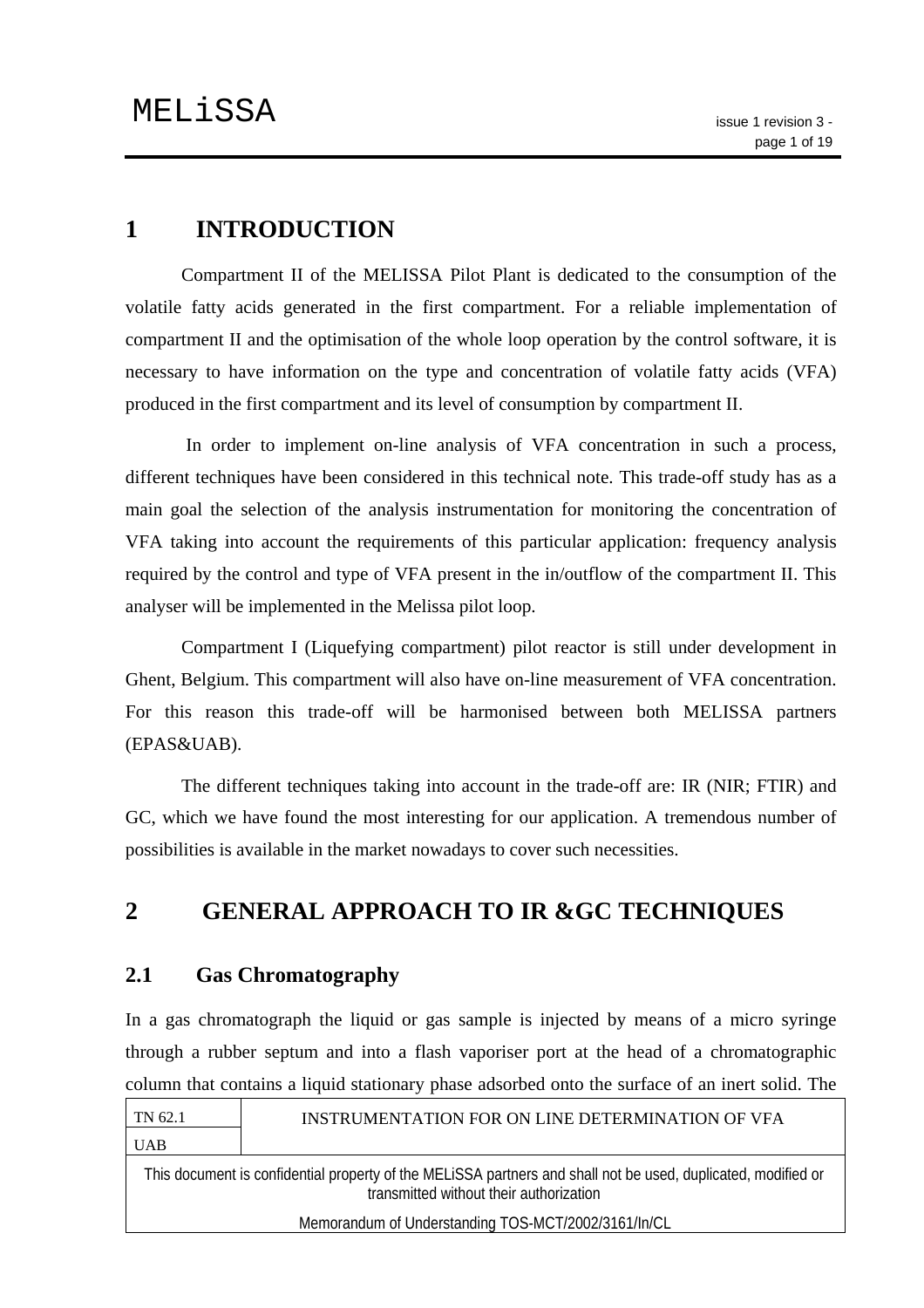sample is transported through the column by a flow of inert carrier gas. The separation is due to the different retention rate of the compounds when they pass through the column. The effluent of the column goes to the detector, which emits a signal that is translated into a serial of peaks (chromatogram).

Position (retention time) of these peaks is used in qualitative determination and size (area or height) is related with concentration.

This Chromatographic technique gives the most powerful resolution of organic volatile compounds but has an important limitation: the thermal stability of these compounds.

### **2.2 Infrared Spectroscopy**

Infrared Spectroscopy is a technique used to identify the presence of certain functional groups in a molecule. Also, one can use the unique collection of absorption bands to confirm the identity of a pure compound or to detect the presence of specific impurities.

In an Infrared Spectrometer (described in figure 1) a source generates light across the spectrum of interest, a monochromater separates the source radiation into its different wavelengths. A slit selects the collection of wavelengths that shine through the sample at any given time. The sample absorbs light according to its chemical properties. A detector collects the radiation that passes through the sample and puts out an electrical signal, which is normally sent directly to an analogical recorder. A link between the monochromater and the recorder allows you to record energy (usually % Transmittance) as a function of frequency or wavelength. Depending on the IR radiation, we found three IR zones: NIR (Near IR) 12800-4000 cm, MIR (Medium IR) 4000-200 cm, FIR (Far IR) 200-10 cm.

There are several important limitations: First the monochromater/slit limits the amount of signal one can get at a particular resolution. To improve resolution you must narrow the slit and decrease sensitivity. Second there is no easy way to run multiple scans to build up signal

| TN 62.1    | INSTRUMENTATION FOR ON LINE DETERMINATION OF VFA                                                          |
|------------|-----------------------------------------------------------------------------------------------------------|
| <b>UAB</b> |                                                                                                           |
|            | This document is confidential property of the MELISSA partners and shall not be used duplicated modified. |

This document is confidential property of the MELiSSA partners and shall not be used, duplicated, modified or transmitted without their authorization

Memorandum of Understanding TOS-MCT/2002/3161/In/CL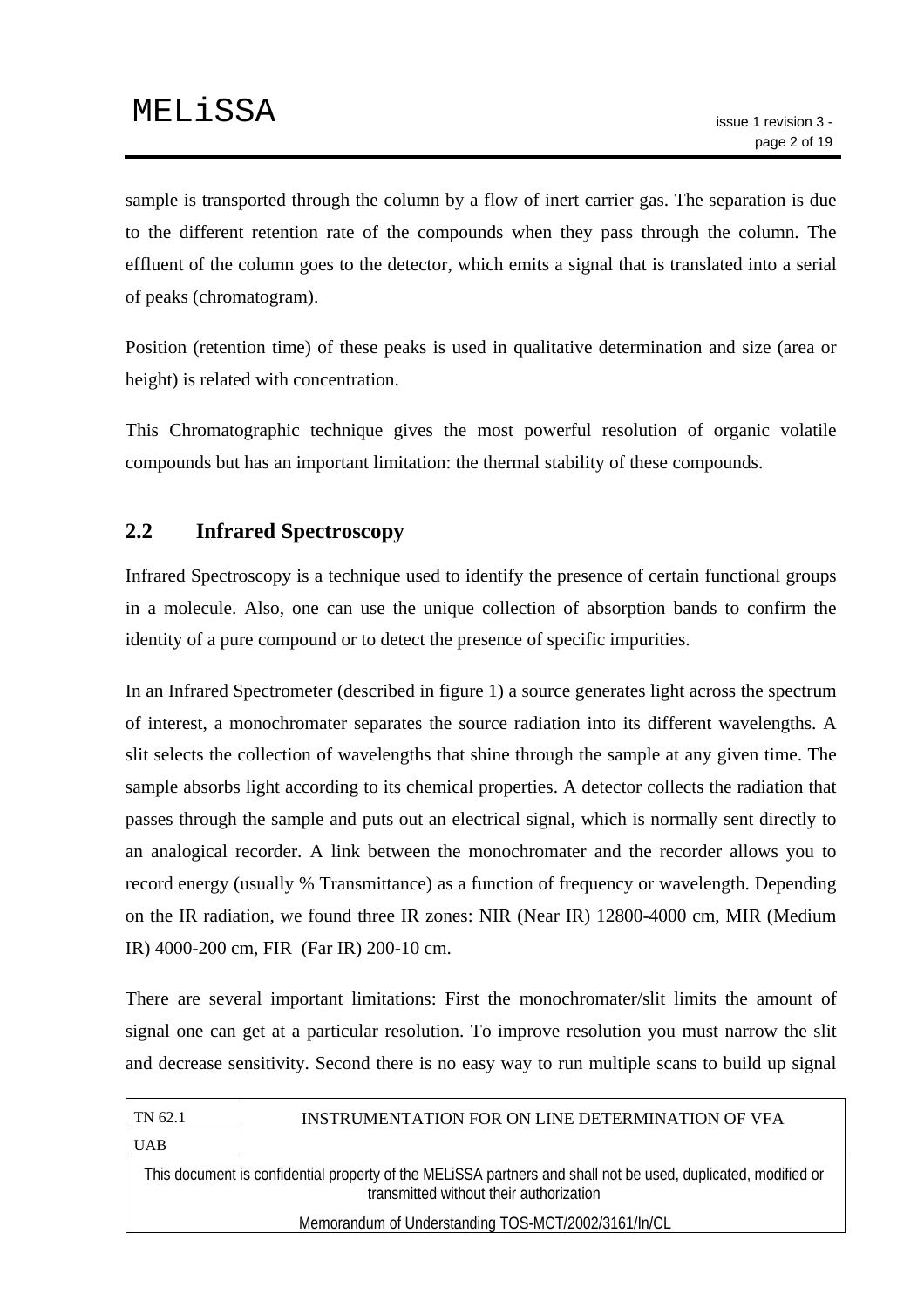to noise ratios. Finally, the instrument must be repetitively calibrated, because the analogical connection between the monochromater position and the recording device is subject to misalignment and wear.



Figure 1 : Continuous wave spectrometer.

### **2.3 Fourier Transform Infrared Spectroscopy**

In this IR technique we still have a source, a sample and a detector but now all the source energy is sent through an interferometer and onto a sample thus in every scan all source radiation gets to the sample (a schematic representation is presented in figure 2) . The sample absorbs all the different wavelengths characteristics of its spectrum, and this subtracts specific wavelengths from the interferogram. The detector reports variation in energy versus time for all wavelengths simultaneously. A mathematical function called a Fourier Transform allows to convert intensity versus time spectrum to intensity versus frequency spectrum.

The advantages of FTIR are: First, all of the source energy gets to the sample, improving the inherent signal to noise ratio. Second, digitalisation and computer interface allows multiple scans to be collected, also improving the signal to noise ratio. Finally, the resolution is better and most of the computer programs allow subtract a reference spectrum, correct baseline, etc.

| TN 62.1                                                                                                                                                  | INSTRUMENTATION FOR ON LINE DETERMINATION OF VFA |
|----------------------------------------------------------------------------------------------------------------------------------------------------------|--------------------------------------------------|
| <b>UAB</b>                                                                                                                                               |                                                  |
| This document is confidential property of the MELISSA partners and shall not be used, duplicated, modified or<br>transmitted without their authorization |                                                  |
| Memorandum of Understanding TOS-MCT/2002/3161/In/CL                                                                                                      |                                                  |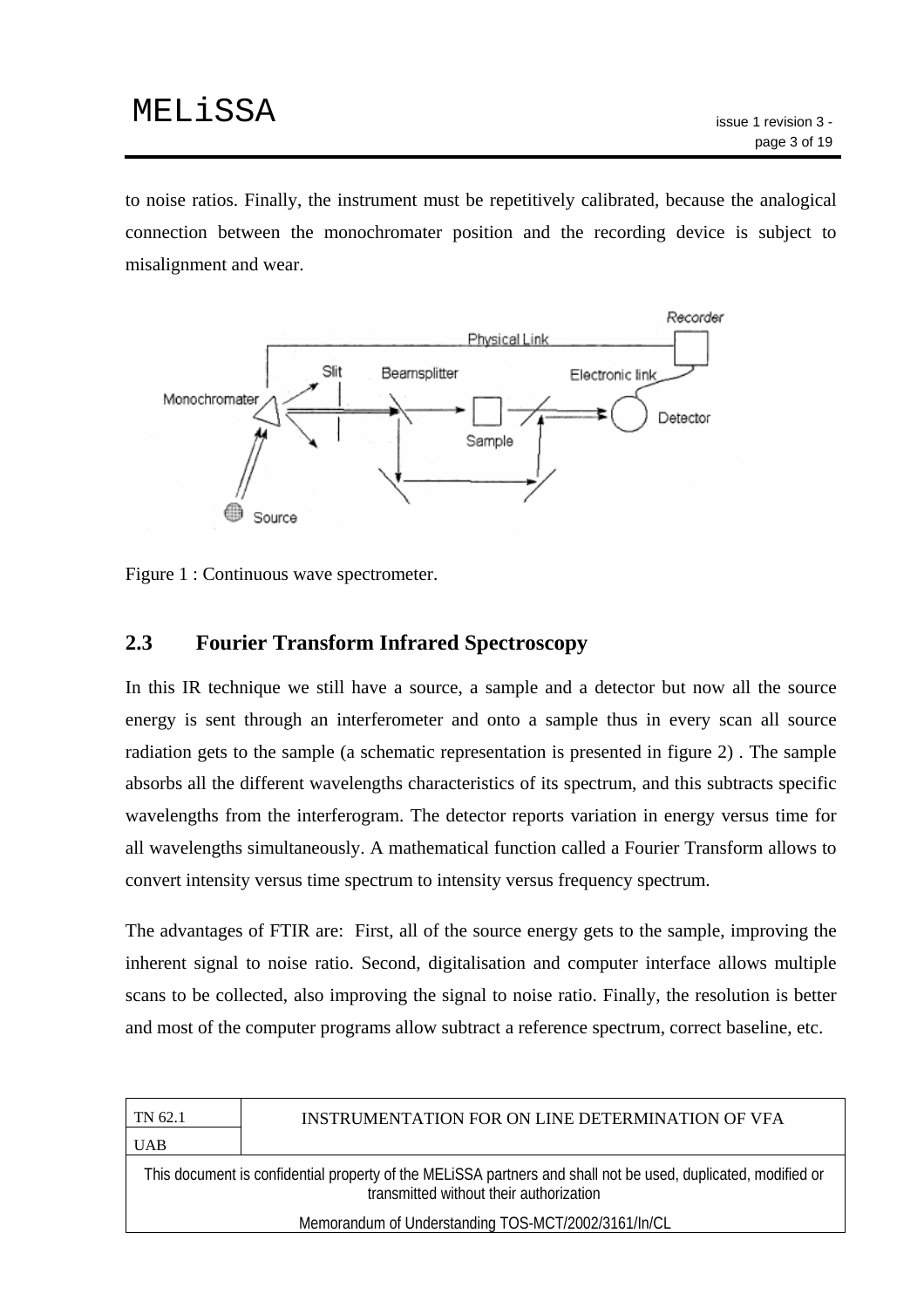

Figure 2 : Fourier Transform Infrared Spectrometer.

# **3 DETAILED COMPARISON BETWEEN IR & GC TECHNIQUES**

## **3.1 IR (FTIR, NIR) main features**

Advantages:

• Sampling of product for analysis is simple since flow is through an open cell.

• The spectroscopy is good at discriminating functional groups although not for quantitatively speciation.

• Scanning a wavelength range is very quick (response time 10-60s).

• With NIR Spectroscopy samples did not require dilution, because of the weak absorption peaks.

• It is capable of multicomponent analysis, but with an inherent cost of additional batch time for data updating.

• There are versions for sequential analysis to treat different streams of sample.

| TN 62.1                                                                                                                                                  | INSTRUMENTATION FOR ON LINE DETERMINATION OF VFA |
|----------------------------------------------------------------------------------------------------------------------------------------------------------|--------------------------------------------------|
| <b>UAB</b>                                                                                                                                               |                                                  |
| This document is confidential property of the MELISSA partners and shall not be used, duplicated, modified or<br>transmitted without their authorization |                                                  |
| Memorandum of Understanding TOS-MCT/2002/3161/In/CL                                                                                                      |                                                  |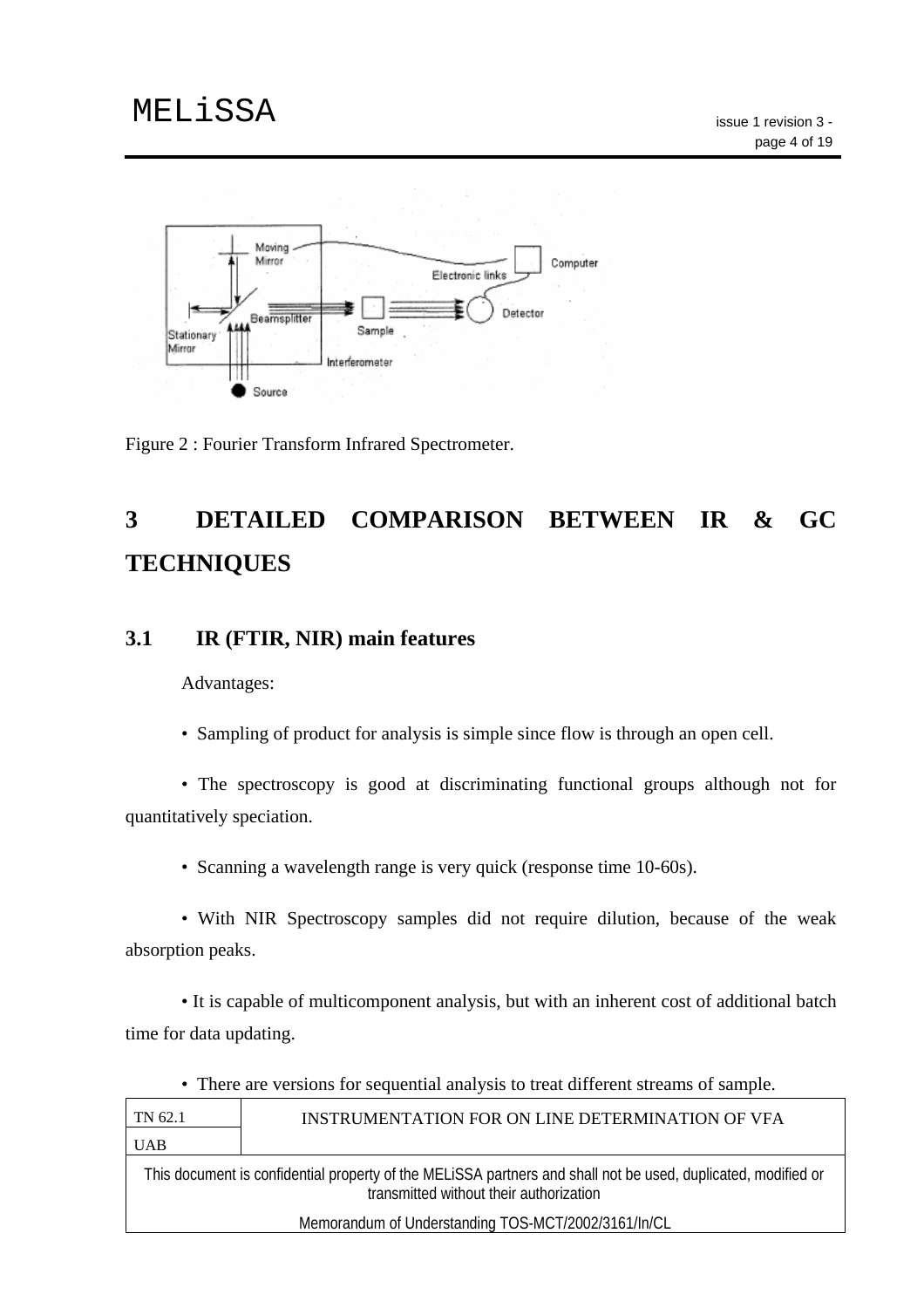• Some IR analysers have cuvettes, which can be heated up to max 180°C. This simplifies the gas preparation for many applications: measurements in which the condensing of the components would normally lead to a measurement component loss (like  $NH<sub>3</sub>$  and HCl in wet exhaust) are possible.

Disadvantages:

• If direct FTIR component analysis is used it generally relies on libraries to identify sets of peaks. These libraries must contain appropriate spectra for the blend being analysed.

• Calibration samples are still required to quantify the species being measured. Each instrument may have been calibrated using different sets of samples.

• With NIR Spectroscopy water absorption over the whole band generally did not detract from qualitative identification of foreign components.

• The IR analysers are designed for continuous measurement of up to 4 IR components, with high selectivity and measuring sensitivity.

• Very good filtration is required upstream in the sample conditioning.

## **3.2 GC main features**

Advantages:

• Multistreaming and calibration using miniature selection ganged valves and parallel analysis streams built in the GC itself for a predefined design application is possible.

• Large number of functional groups able to be identified using latest detectors technology.

• GCs are very good at quantitative and qualitative analysis of different compounds.

| TN 62.1                                                                                                                                                  | INSTRUMENTATION FOR ON LINE DETERMINATION OF VFA |
|----------------------------------------------------------------------------------------------------------------------------------------------------------|--------------------------------------------------|
| <b>UAB</b>                                                                                                                                               |                                                  |
| This document is confidential property of the MELISSA partners and shall not be used, duplicated, modified or<br>transmitted without their authorization |                                                  |
| Memorandum of Understanding TOS-MCT/2002/3161/In/CL                                                                                                      |                                                  |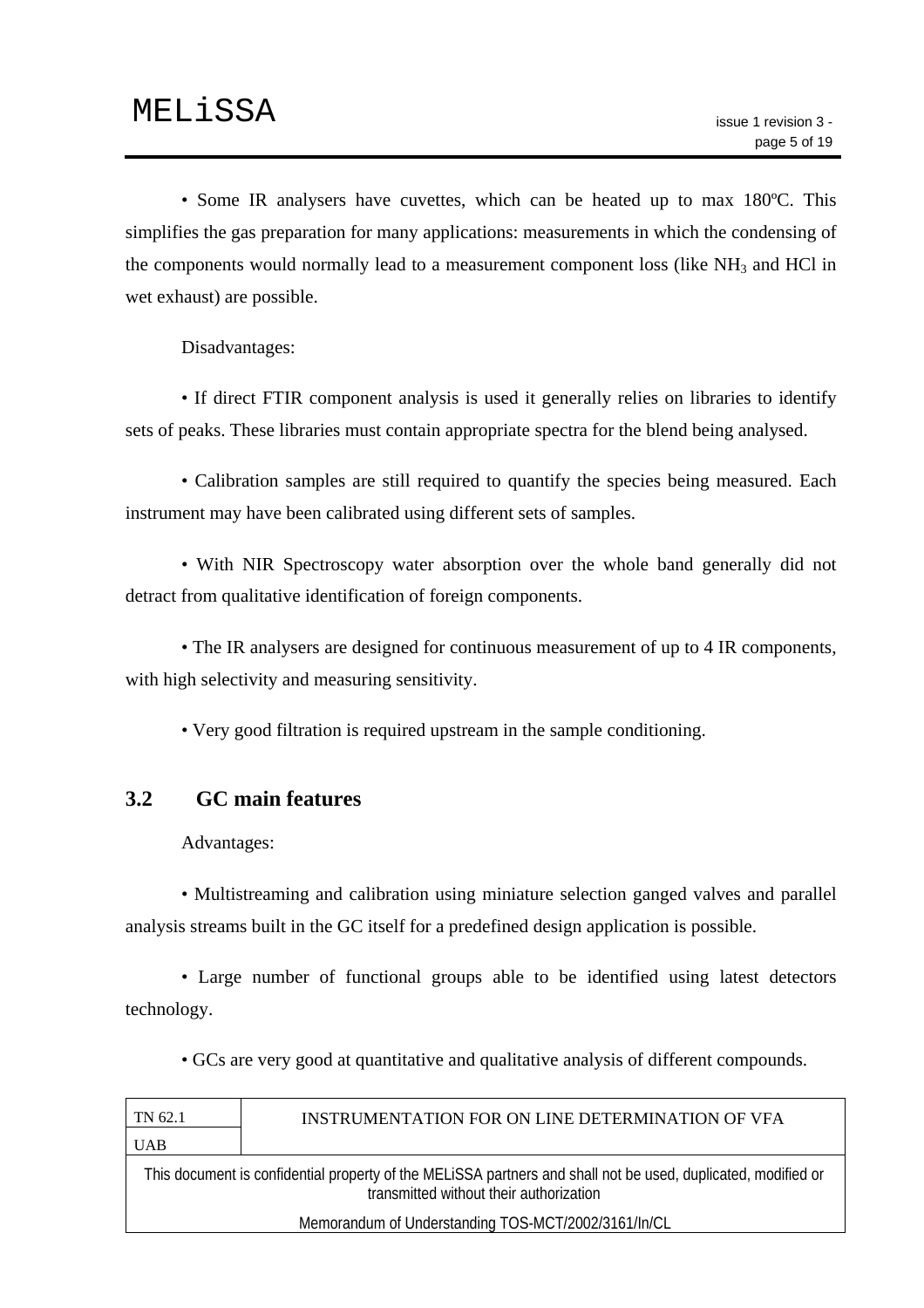• They are designed for continuous measurement of lots of components.

• They have a very high dynamic range in which they can measure down to low ppm and up to 100% on the same analyser, depending on the detector.

• Using different injection methods, it is possible to analyse solid, liquid and gas samples.

#### Disadvantages:

• Physical separation of components requires specialised columns, sample valves accompanied by accurate timing sequences to actuate solenoid valves driving the sample valves to back flush, forward flush, inject… Each of these pieces of equipment is complex in its own right and needs specialists for any diagnostics. Also reparations such as sample valve overhauls are not trivial. $(1)^{1}$ 

• The analyser is a batch analyser with an update time between 1 and 30 minutes depending on the application and it is also necessary take account of the sample transport time from the tapping point to the analysers. Most process applications and standard compliance applications can tolerate these lags but some can not afford this large analysis time. Every application needs to be checked, as do all extractive analyses.

• The response factors of the detectors are not the same for different compounds. That is to say, the detectors are not inherently absolute and require calibration against each component being measured.

• The output supplied for each individual component therefore needs separated treatment to ensure that it has been normalised correctly against a certified or trusted calibration standard.

| TN 62.1                                                                                                                                                  | INSTRUMENTATION FOR ON LINE DETERMINATION OF VFA |
|----------------------------------------------------------------------------------------------------------------------------------------------------------|--------------------------------------------------|
| <b>UAB</b>                                                                                                                                               |                                                  |
| This document is confidential property of the MELISSA partners and shall not be used, duplicated, modified or<br>transmitted without their authorization |                                                  |
| Memorandum of Understanding TOS-MCT/2002/3161/In/CL                                                                                                      |                                                  |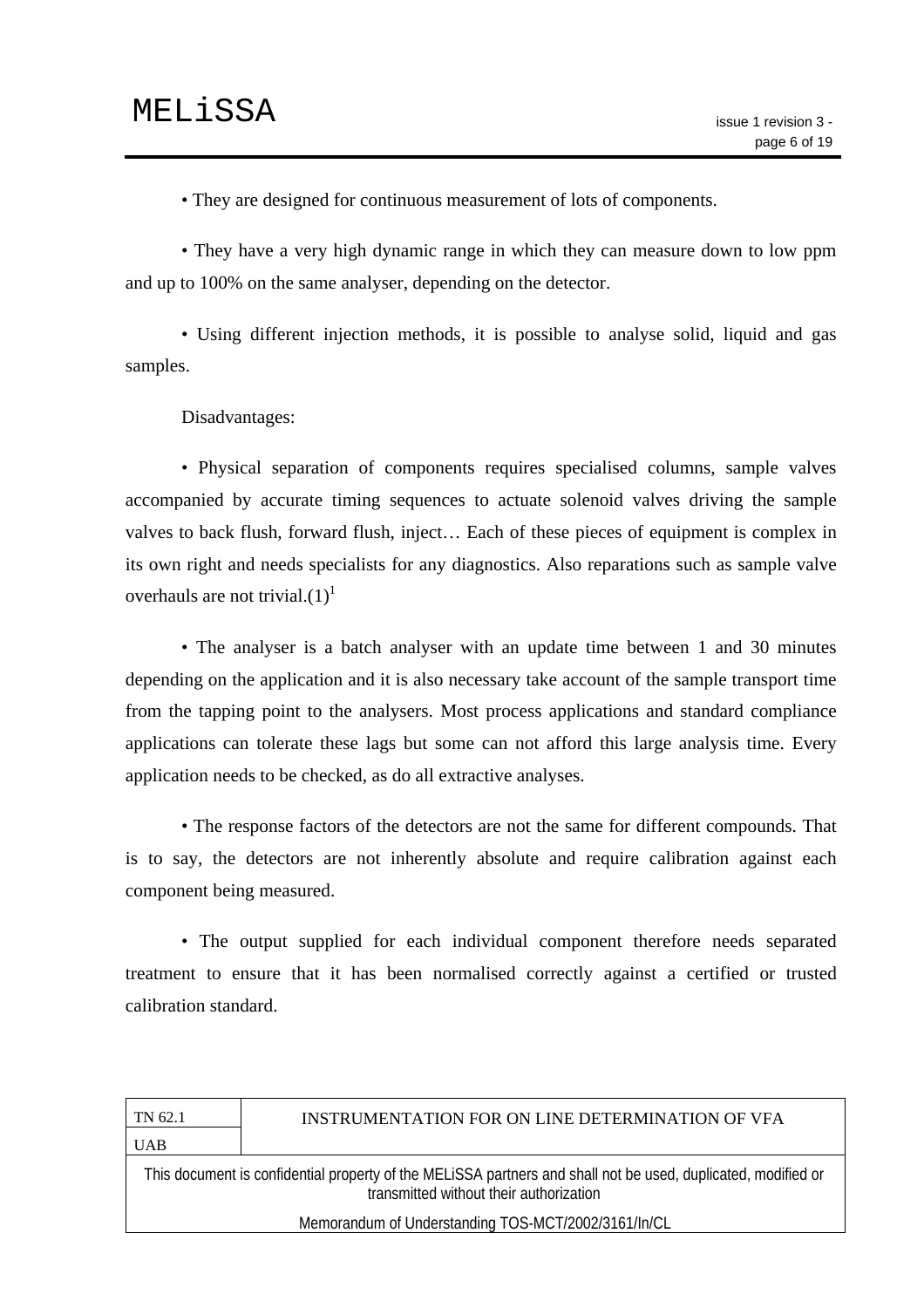$\overline{a}$ 

• Very good filtration is required upstream in the sample conditioning.

• In order to minimize GC analyser injection mistakes it is necessary an internal standard, which sometimes is difficult to find.

# **4 TECHNOLOGY SELECTION CONCLUSIONS**

Taking into account the requirements of the present trade-off (VFA composition and frequency of analysis), it can be concluded that:

Both techniques have the possibility of automatic sample devices, which will enable to obtain on-line samples of compartment II and of the interface between compartment I an II. These systems allow to automatically switch the measurement from one point to the other. The measurement devices in both techniques are able to supply the measured values to the control system, both analogically (4-20 mA) and digitally (RS 232, RS 485, Ethernet).

The problem arises with the necessity of a measurement system applicable to measure the liquid and gas phases, because VFA are volatile compounds and it is convenient to have a measurement both in the liquid and in the gas phase. In the case of IR gas analysers the possibility of heating the sample to 180 ºC for simplifying the gas preparation could be not enough for the application, because some VFA need higher temperature, and these spectrometers only quantify the components in the gas phase. To obtain information about the components in the liquid phase, it will be necessary an IR liquid analyser, which is not capable to analyse the components of the gas phase. It implies to use two equipments. GC analysers do not have this limitation, they can quantify the VFA in both the liquid and the gas phase that is in equilibrium with the liquid phase.

<sup>1</sup>Mark Thomson, Carl Robins, The future of gas Chromatographs as On lineProcess Analysers, www.measurementation.com.au/papers/icex98/Icex98.htm

| TN 62.1                                             | INSTRUMENTATION FOR ON LINE DETERMINATION OF VFA                                                                                                         |  |
|-----------------------------------------------------|----------------------------------------------------------------------------------------------------------------------------------------------------------|--|
| <b>UAB</b>                                          |                                                                                                                                                          |  |
|                                                     | This document is confidential property of the MELISSA partners and shall not be used, duplicated, modified or<br>transmitted without their authorization |  |
| Memorandum of Understanding TOS-MCT/2002/3161/In/CL |                                                                                                                                                          |  |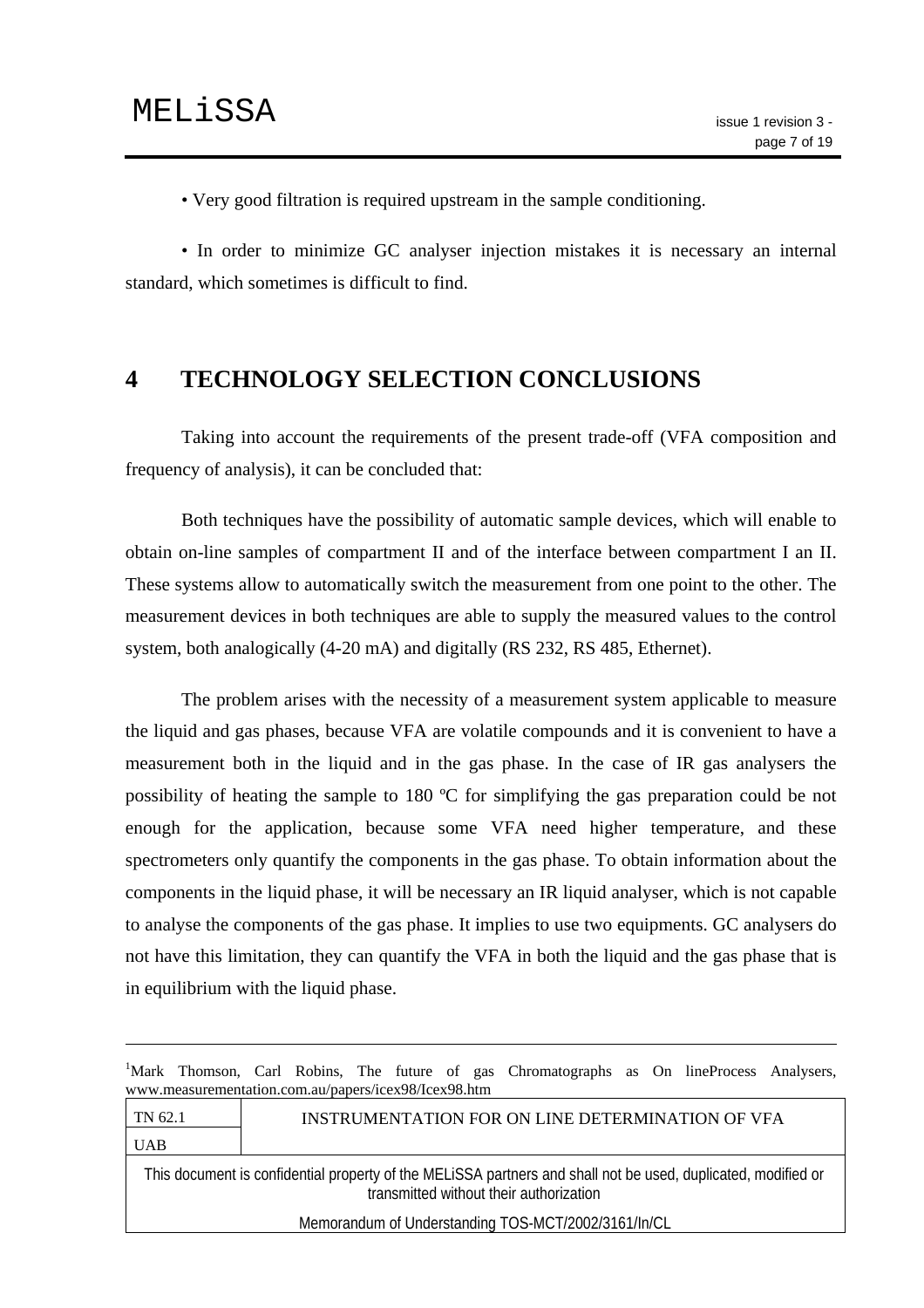Nevertheless, it should also stated that a rough estimation of the gas composition can be done using equilibrium data.

Finally, it will be considered the measurement, besides the VFA, of other compounds at the same time such as H2 or CH4. This specification is difficult to manage with an IR analyser, which is designed for continuous measurement of up to 4 IR components but not for a GC analyser that is designed for continuous measurement of several components with high selectivity, measuring sensitivity and accuracy.

# **5 SCREENING OF THE DIFFERENT EQUIPMENTS FOR GC**

Once the analytical principle is decided, a set of different possibilities have been considered (Table 1).

 Most of the equipments have the possibility to incorporate different number and type of detectors. Some of these are: Flame Ionisation Detector (FID), Thermal Conductivity Detector (TCD), Electron Capture Detector (ECD), Nitrogen Phosphor Detector (NPD), Flame Photometric Detector (FPD), Mass Spectrometry Detector (MSD), Photoionization Detector (PID), High Electrolytic Conductivity Detector (HECD). The type and number of detectors will be extremely important in the election of the equipment.

| TN 62.1    | INSTRUMENTATION FOR ON LINE DETERMINATION OF VFA                                                                                                         |  |  |
|------------|----------------------------------------------------------------------------------------------------------------------------------------------------------|--|--|
| <b>UAB</b> |                                                                                                                                                          |  |  |
|            | This document is confidential property of the MELISSA partners and shall not be used, duplicated, modified or<br>transmitted without their authorization |  |  |
|            | Memorandum of Understanding TOS-MCT/2002/3161/In/CL                                                                                                      |  |  |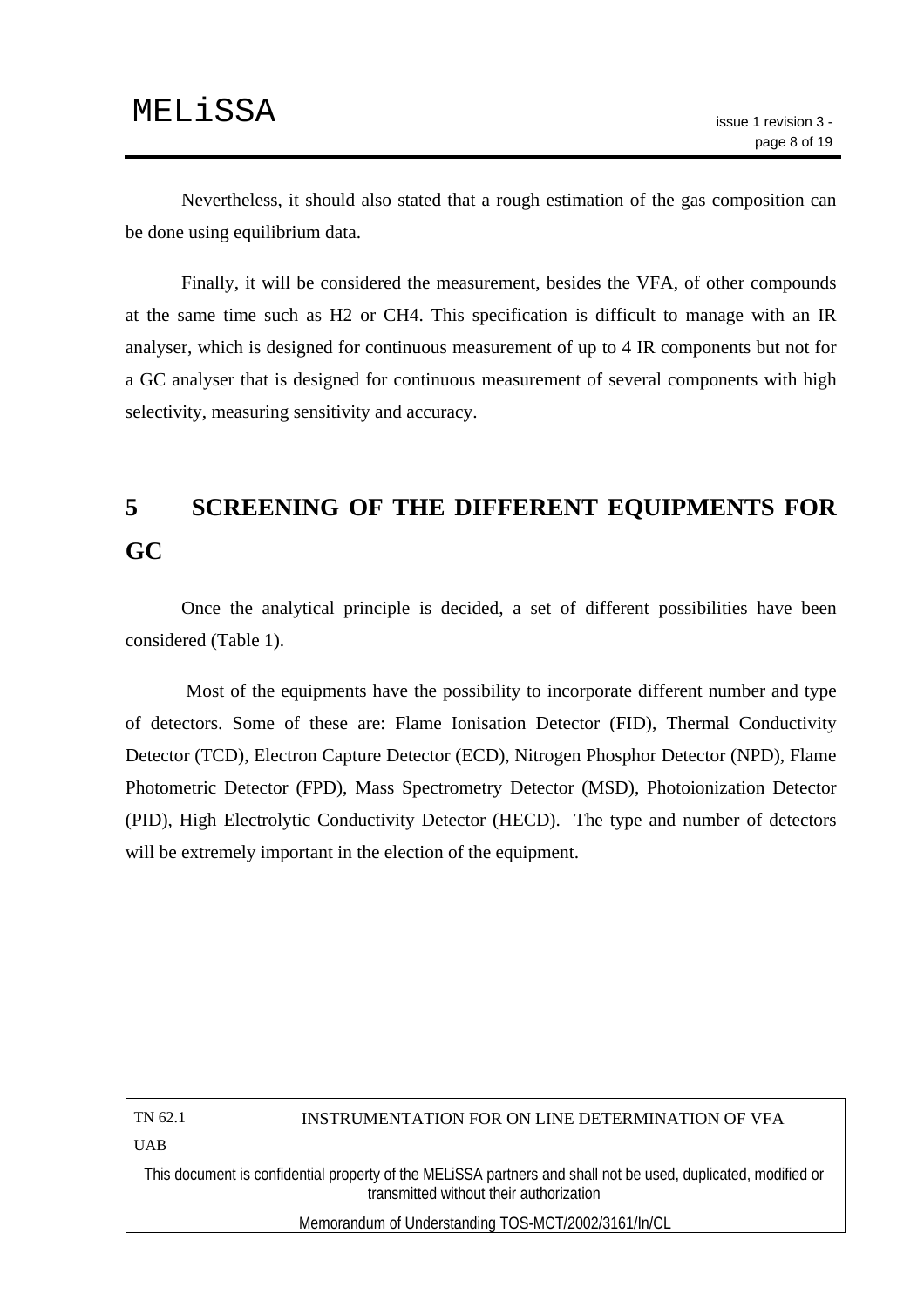|                                             | <b>Agilent</b>                              | <b>ABB</b>                                 | <b>Siemens</b>                      | Konik                                       | Shimadzu                                   |
|---------------------------------------------|---------------------------------------------|--------------------------------------------|-------------------------------------|---------------------------------------------|--------------------------------------------|
| <b>Data Evaluation</b><br><b>Software</b>   | Chemstation<br>Software                     | Vistanet                                   | Windows,<br><b>EZChrom</b>          | Konikkrom 32                                | GC solution                                |
| Maintenance<br><b>Requirements</b>          | Every 6 months<br>recommended               | 8 years                                    | Unknown                             | Unknown                                     | Once a year                                |
| <b>Measuring Range</b>                      | Detector<br>dependent                       | Detector<br>dependent                      | Detector<br>dependent               | Detector<br>dependent                       | Detector<br>dependent                      |
| <b>Detection Limits</b>                     | Detector<br>and<br>sample dependent         | Detector<br>and<br>sample dependent        | Detector<br>and<br>sample dependent | Detector<br>and<br>sample dependent         | Detector<br>and<br>sample dependent        |
| <b>Precision</b>                            | $RSD$ <sub>i</sub> Ü 2%                     | $RSD$ <sub>i</sub> Ü 1%                    | $RSD$ <sub>i</sub> Ü 1%             | Unknown                                     | $RSD$ <sub>i</sub> Ü 2 -5%                 |
| <b>Multiple sampling</b><br>points          | Yes                                         | Yes                                        | Yes                                 | Yes                                         | Yes                                        |
| <b>Measuring</b><br>frequency               | $2-12$ inj/hour<br>Application<br>dependent | $5-8$ inj/hour<br>Application<br>dependent | Application<br>dependent            | Every 10-15 min                             | $2-12inj/hour$<br>Application<br>dependent |
| Autocalibration                             | Yes                                         | Yes                                        | Yes                                 | Yes                                         | Yes                                        |
| <b>Detectors</b>                            | FID, TCD, ECD,<br>NPD, FPD, MSD             | FID,TCD,FPD                                | FID, TCD, FPD,<br>ECD, HECD, PID    | FID, TCD, ECD,<br>NPD,FPD,HECD,<br>PID, MSD | FID, TCD, ECD,<br>NPR, FPD                 |
| <b>Detectors number</b>                     | Up<br>to<br>two<br>simultaneous             | Up<br>to<br>two<br>simultaneous            | Up<br>to<br>two<br>simultaneous     | Up<br>to<br>two<br>simultaneous             | Up<br>to<br>two<br>simultaneous            |
| <b>Dilution Cell and</b><br>tape filtration | Yes                                         | Yes                                        | Yes                                 | Yes                                         | Yes                                        |
| <b>Oven Operating</b><br>Temperature        | 4 - 450 °C                                  | $30 - 180$ °C                              | $-50 - 450$ °C                      | $-90 - 490$ °C                              | $90 - 450$ °C                              |
| <b>Injectors</b> number                     | Up<br>to<br>two<br>simultaneous             | Up<br>to<br>five<br>simultaneous           | Up<br>to<br>two<br>simultaneous     | Up<br>to<br>two<br>simultaneous             | Up<br>to<br>four<br>simultaneous           |

INSTRUMENTATION FOR ON LINE DETERMINATION OF VFA

UAB

This document is confidential property of the MELiSSA partners and shall not be used, duplicated, modified or transmitted without their authorization

Memorandum of Understanding TOS-MCT/2002/3161/In/CL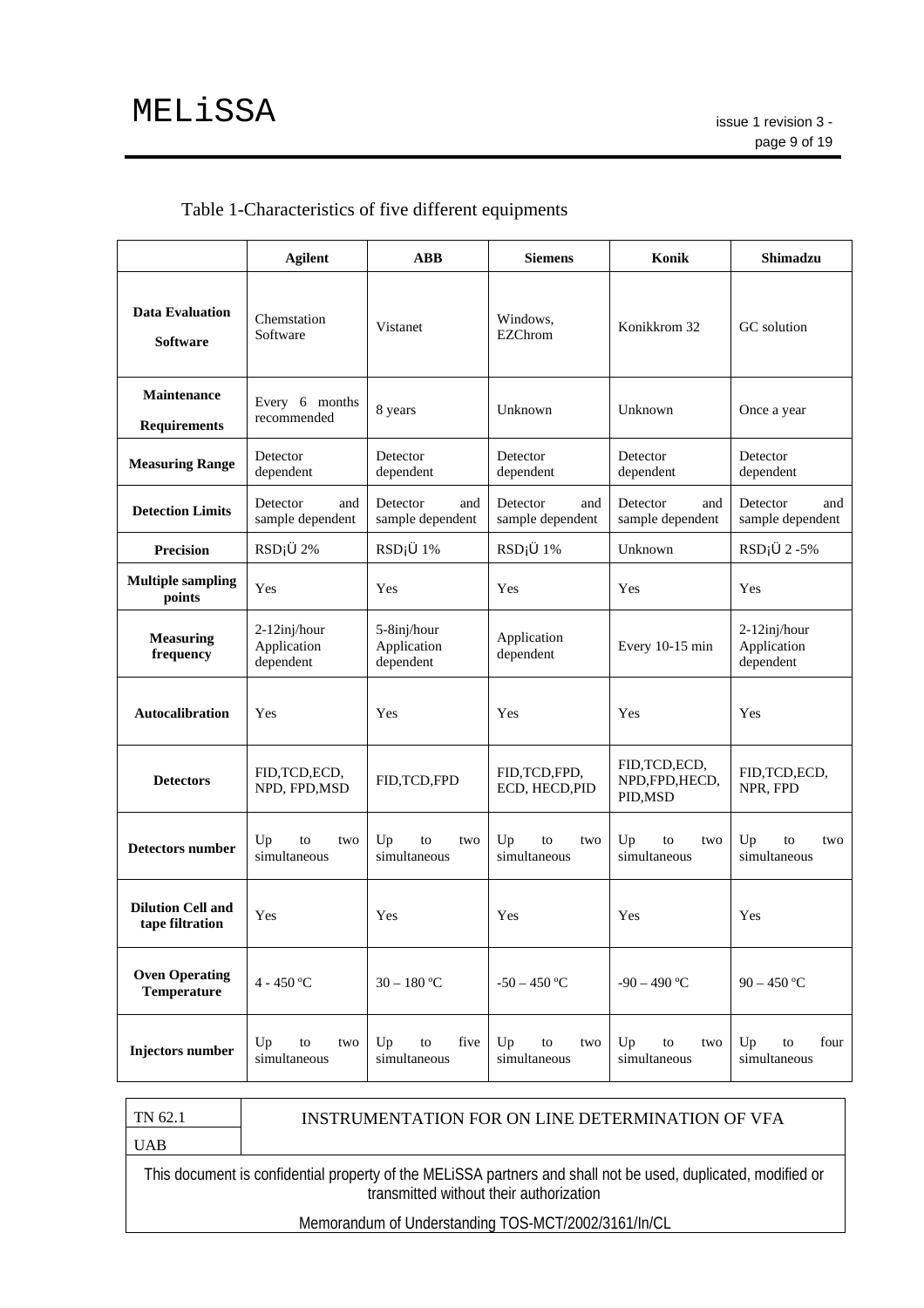| <b>Volatiles Inlet</b>               | Yes                                                               | Yes                            | Yes                                                                           | Yes                                                                                      | Yes                                                                 |
|--------------------------------------|-------------------------------------------------------------------|--------------------------------|-------------------------------------------------------------------------------|------------------------------------------------------------------------------------------|---------------------------------------------------------------------|
| Oven rate                            | Up to 120 °C/min                                                  | Up to $120^{\circ}$ C/min      | Up to 25 °C/min                                                               | $0,1 - 40$ °C/min                                                                        | Up to 100 °C/min                                                    |
| Solvent vapor exit                   | Yes                                                               | Yes                            | Yes                                                                           | Unknown                                                                                  | Yes                                                                 |
| Programmable T<br>vaporizer          | Yes                                                               | Yes                            | Yes                                                                           | Yes                                                                                      | Yes                                                                 |
| Dimensions (cm)                      | 80*60*200                                                         | 496*34*117,5                   | Unknown                                                                       | 40*64*55                                                                                 | 51,5*43,7*52,0                                                      |
| Cost (euros)                         | 40000<br>extras<br>dependent                                      | 42 - 48000 extras<br>dependent | 40000<br>extras<br>dependent                                                  | 30 - 50000 extras<br>dependent                                                           | 40000                                                               |
| <b>Delivery</b> time                 | 20 days                                                           | Unknown                        | 5 months                                                                      | $8 - 10$ weeks                                                                           | Unknown                                                             |
| <b>Reference Services</b><br>(Spain) | Agilent<br>€<br>Barcelona)                                        | ABB (Madrid)                   | Siemens (Madrid)                                                              | Konik<br>(Barcelona)                                                                     | Izasa (Barcelona)                                                   |
| Number of<br>programming<br>steps    | 6                                                                 | Unknown                        | Unknown                                                                       | 5 (Up to 15 on<br>demand)                                                                | 5 (Cooling step is<br>avalaible)                                    |
| <b>Columns</b>                       | Capillary                                                         | Packed, Capillary              | Capillary                                                                     | Capillary, Packed,<br>Semicapillary                                                      | Capillary, Packed,<br>Semicapillary                                 |
| <b>Comments</b>                      | Cleaning of non<br>volatile<br>components after<br>each injection | Low flexibility.               | Additional<br>devices:<br>methanizer<br>and<br>Oxygen<br>Specific<br>Detector | It is not necessary<br>cleaning of non<br>volatile<br>components after<br>each injection | Cleaning of non-<br>volatiles<br>components after<br>each injection |

If we consider the information in table 1, we can conclude that Shimadzu equipment is the most versatile because it allows the configuration of up to four simultaneous injectors, and

| TN 62.1                                             | INSTRUMENTATION FOR ON LINE DETERMINATION OF VFA                                                                                                         |  |
|-----------------------------------------------------|----------------------------------------------------------------------------------------------------------------------------------------------------------|--|
| <b>UAB</b>                                          |                                                                                                                                                          |  |
|                                                     | This document is confidential property of the MELISSA partners and shall not be used, duplicated, modified or<br>transmitted without their authorization |  |
| Memorandum of Understanding TOS-MCT/2002/3161/In/CL |                                                                                                                                                          |  |
|                                                     |                                                                                                                                                          |  |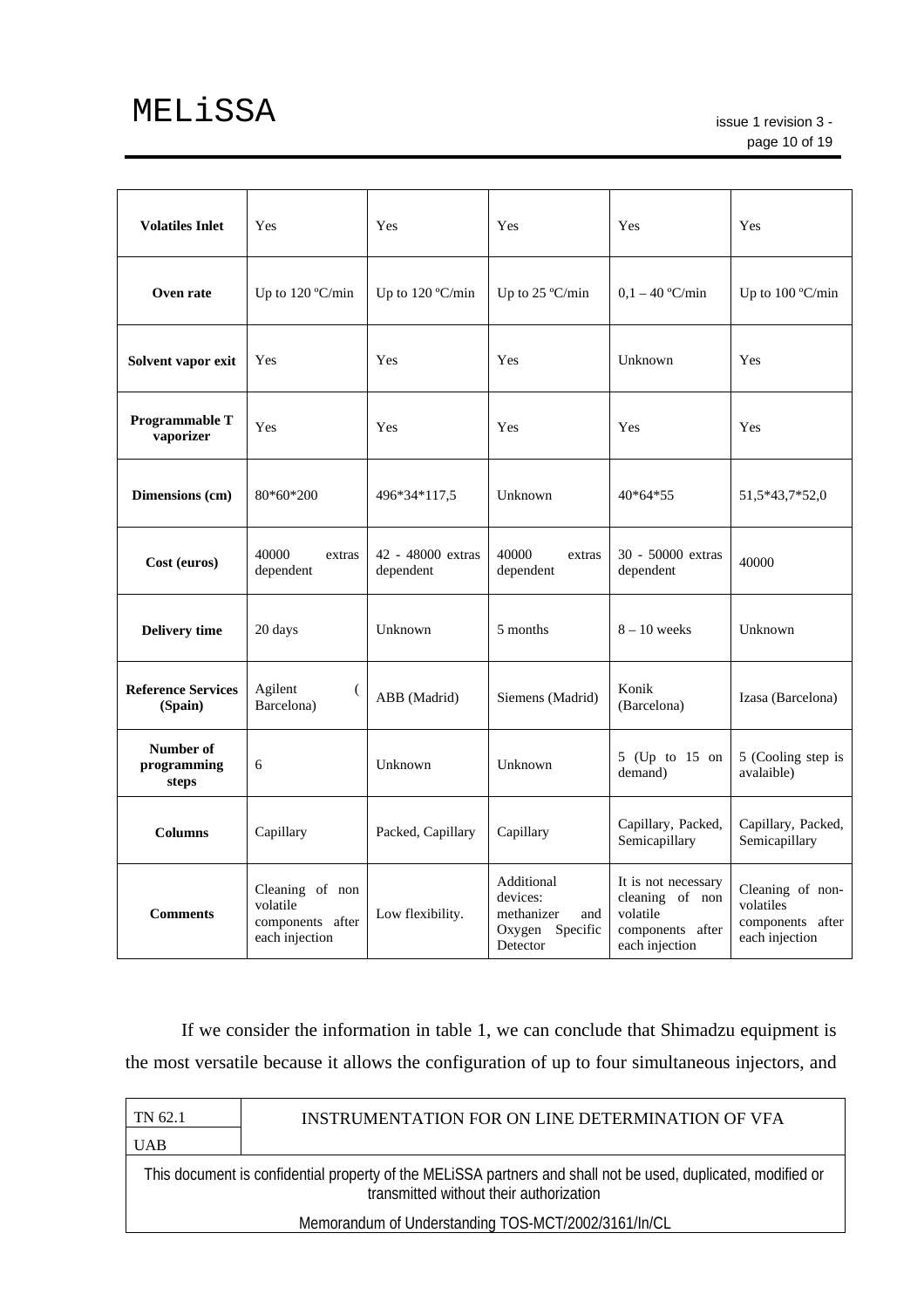of course four simultaneous acquisition channels. It means that we can have information of more than one sample point at the same time.

Another important characteristic is the use of an adaptor which enables the use of capillary, semicapillary and packed columns. This is very useful if we decide in the futur to use this equipment for other applications (not only for fatty acid analysis) .

Finally, this equipment has been widely used by EPAS (Ghent, Belgium) for this application.

# **6 DETECTOR CHARACTERISTICS AND SELECTION**

In order to make a selection of detector that is useful for the application, we have to consider on one hand our sample composition and what do we want to quantify, and on another hand depending on the detector selected, characteristics such as detection and quantification limits, sensibility and linearity will vary ( Table 2).

We have to quantify the volatile fatty acids of an ammonium rich aqueous flow, thus we can discard N, P, S, Cl selective detectors (NPD, HECD and FPD), PID because it is only applicable to ionisable compounds and ECD because it is destroyed by water. Final selection should be done among FID,TCD and MSD detectors.

Detectors that are proportional to concentration are usually more used to identify than to quantify. They need an extreme control of experimental parameter because detector response depends on flow rate of carrier gas, and it is necessary to multiply peak areas by flow rate of carrier gas. Mass proportional detectors are usually more used to quantify because peak areas are direct related with mass and detector response do not depend on carrier gas flow rate.

| TN 62.1                                             | INSTRUMENTATION FOR ON LINE DETERMINATION OF VFA                                                                                                         |  |
|-----------------------------------------------------|----------------------------------------------------------------------------------------------------------------------------------------------------------|--|
| <b>UAB</b>                                          |                                                                                                                                                          |  |
|                                                     | This document is confidential property of the MELISSA partners and shall not be used, duplicated, modified or<br>transmitted without their authorization |  |
| Memorandum of Understanding TOS-MCT/2002/3161/In/CL |                                                                                                                                                          |  |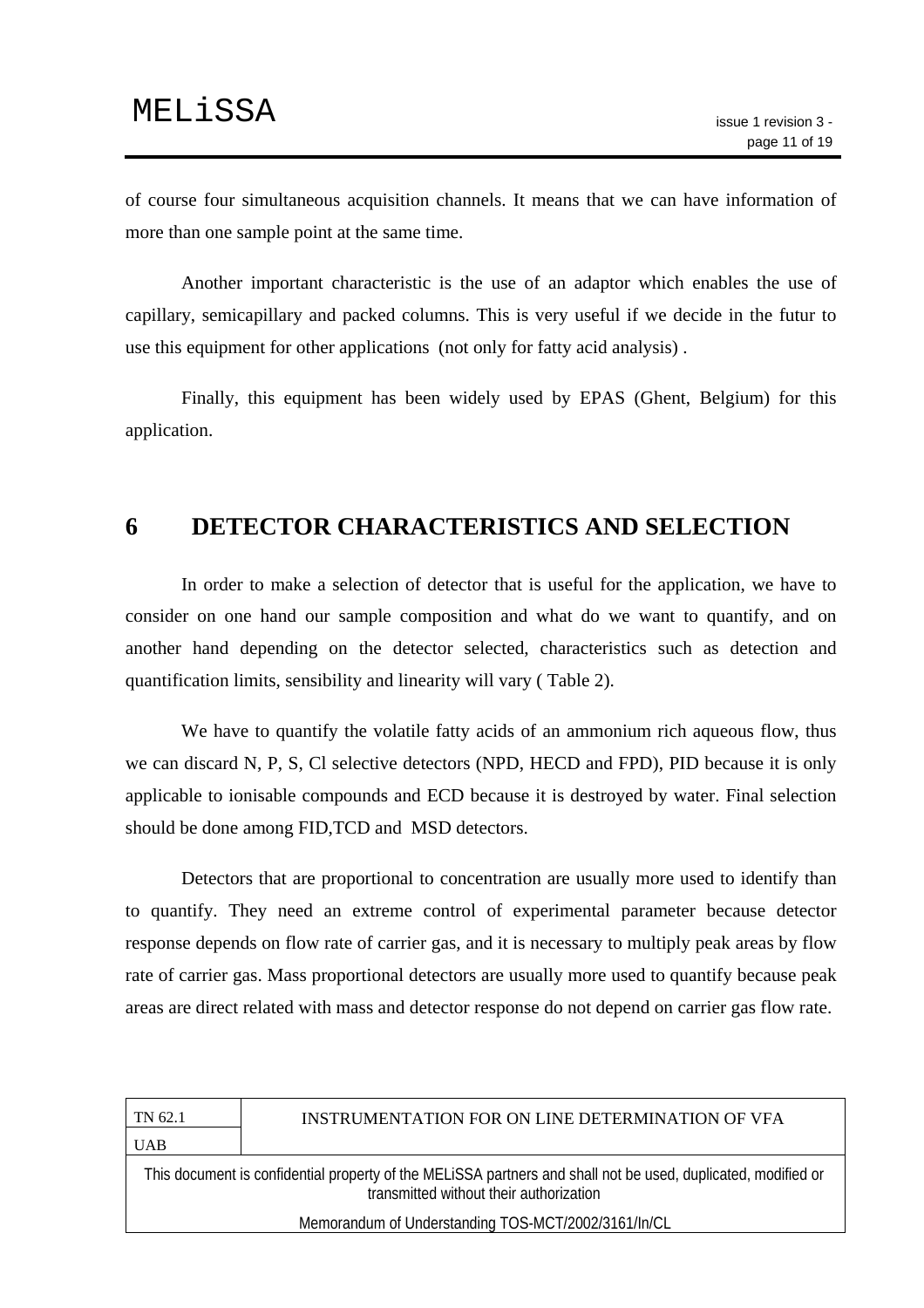Water and ammonia are not detected by FID, thus they will not be interferences in our VFA determination.

|                                   | <b>FID</b>                          | <b>TCD</b>                           | <b>MSD</b>                          |
|-----------------------------------|-------------------------------------|--------------------------------------|-------------------------------------|
| <b>Type</b>                       | Response is<br>proportional to Mass | Response is<br>proportional to Conc. | Response is<br>proportional to Mass |
| Carrier gas                       | He, $N_2$ , $H_2$                   | $H2$ , He                            | He                                  |
| Linearity                         | 107                                 | 10 <sub>5</sub>                      | 10 <sub>3</sub>                     |
| Limit<br>of<br>Quantifica<br>tion | $20$ to $100$ pg                    | 1 to $10$ ng                         | $< 1$ pg                            |
| Selectivity                       | No selective                        | No selective                         | Specific                            |

Table 2- Characteristics of different detectors

# **7 INJECTION METHODS**

Injection technique depends on the physical state of the sample (liquid, solid or gas), the range of solute concentrations and chromatographic conditions such as column, detector, and stationary phase composition and flow rate.

## **7.1 Head Space**

This technique is used to detect volatile compounds of solid or liquid samples, analysing the vapour phase that is in equilibrium with the sample in a closed recipient. It is specially used to analyse volatile compounds in samples difficult to analyse for conventional GC.

| TN 62.1                                             | INSTRUMENTATION FOR ON LINE DETERMINATION OF VFA                                                                                                         |  |
|-----------------------------------------------------|----------------------------------------------------------------------------------------------------------------------------------------------------------|--|
| <b>UAB</b>                                          |                                                                                                                                                          |  |
|                                                     | This document is confidential property of the MELISSA partners and shall not be used, duplicated, modified or<br>transmitted without their authorization |  |
| Memorandum of Understanding TOS-MCT/2002/3161/In/CL |                                                                                                                                                          |  |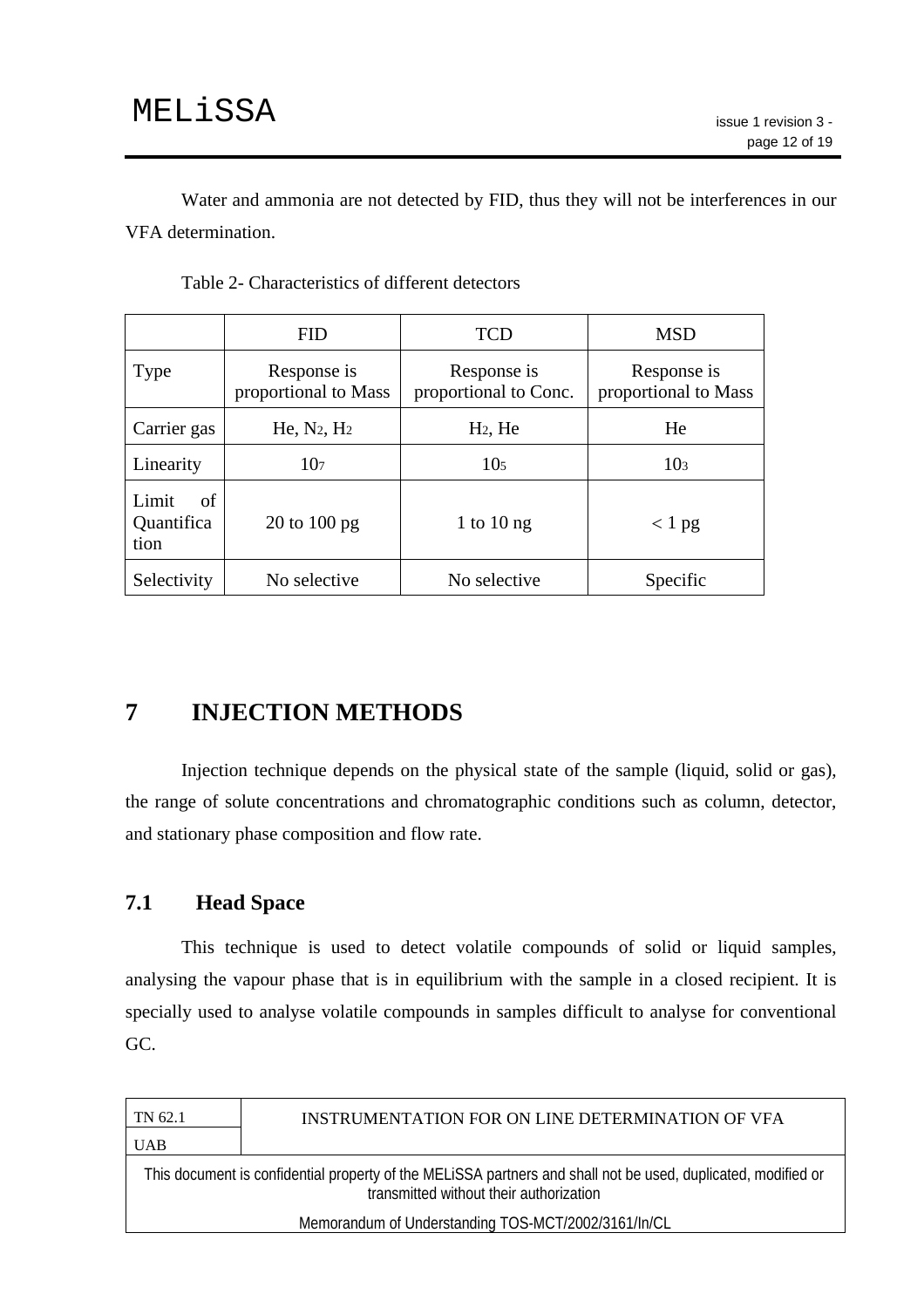a) diluted samples where the matrix will shape the desired compounds, damage the column or need too large analysis times.

b) inorganic compounds or high molecular weight polymers which can not be dissolved or volatilised under normal conditions.

c) heterogeneous samples such as blood, urine and residual waters that need special treatment before to be analysed by GC.

d) samples in which we are only interested in volatile compounds.

In all these cases Head Space allows to introduce the components practically free of matrix, avoiding the possible matrix interactions with the GC system. This technique has some advantages: when vapour is injected the peak of the solvent is smaller than when liquid is injected, it is not necessary any previous treatment of the sample and the column is not damaged by non volatile compounds. We can consider some disadvantages, for example, for quantitative analysis, it is required an accurate calibration, which sometimes is difficult to obtain. The components must have a high vapour pressure.

There are two different experimental ways for doing Head Space: the static and the dynamic method (see figure 3):

In the static method the sample is introduced in a glass flask, which is closed with a rubber septum. This flask is heated with care (from 40ºC to 190ºC) since there is equilibrium between the sample and the gas phase, which is named Head Space. The gas is introduced to the chromatographic system with a syringe or a pneumatic system.

 The dynamic method is similar to the static method but it has a continuous flow of gas on the sample that drags the volatile compounds. With this method sensitivity since 10 ppb is allowed, depending on the compound volatility. It is effective for intermediate volatile compounds, because we can loose very volatile compounds if we do not fit purge time.

| TN 62.1    | INSTRUMENTATION FOR ON LINE DETERMINATION OF VFA                                                                                                         |
|------------|----------------------------------------------------------------------------------------------------------------------------------------------------------|
| <b>UAB</b> |                                                                                                                                                          |
|            | This document is confidential property of the MELISSA partners and shall not be used, duplicated, modified or<br>transmitted without their authorization |

Memorandum of Understanding TOS-MCT/2002/3161/In/CL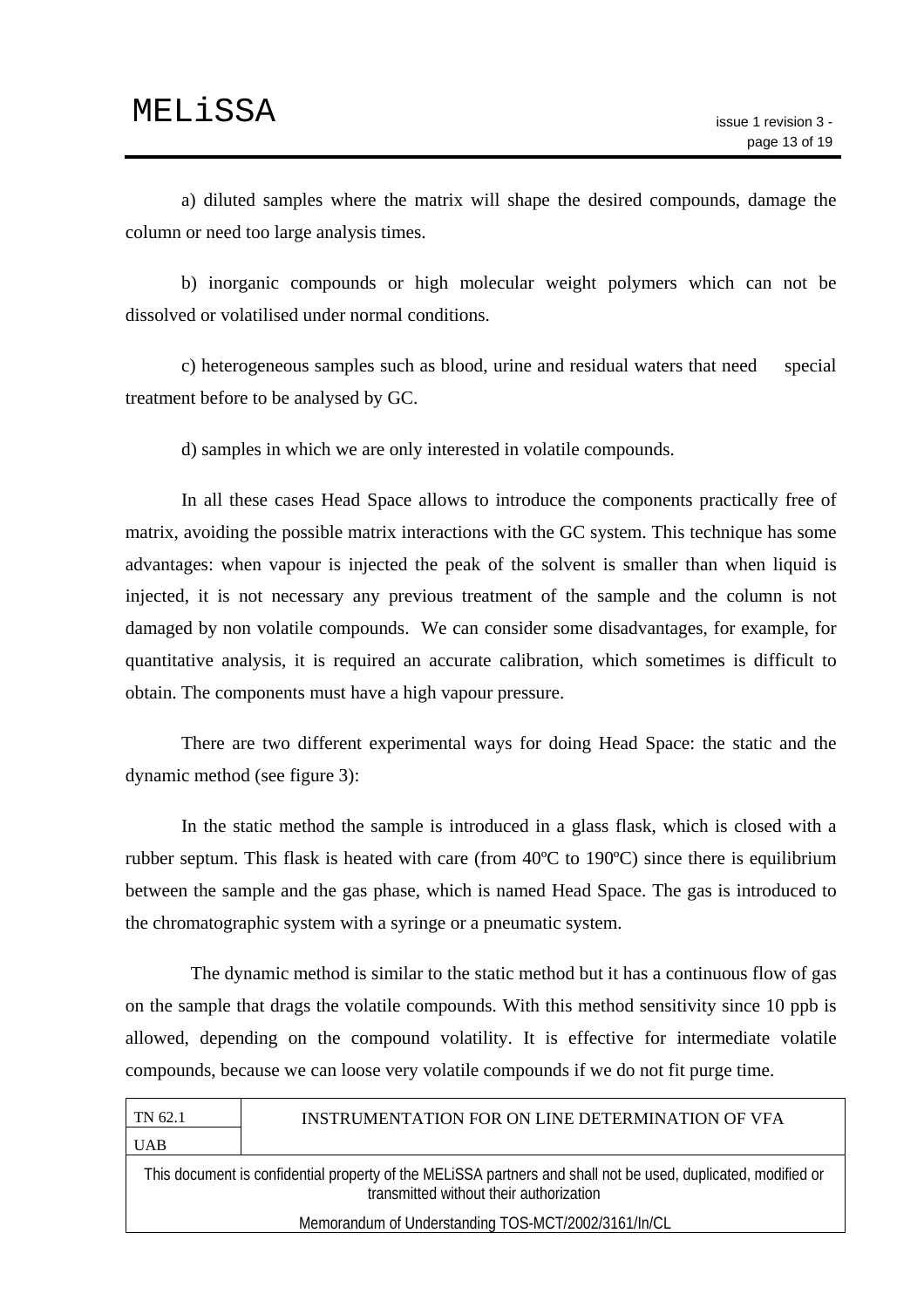The static method is difficult to apply in an on-line GC system, because it implies a special chamber to vaporize the sample and, of course, an additional time of analysis. Depending on the frequency of analysis required, this additional time could be a problem.

The dynamic method could be interesting, but may be some compounds such as acetic acid would be lost.



Figure 3: A) Static Head space B) Dynamic Head space

#### **7.2 Injection methods for capillary columns: split**

In this technique the volume of sample  $(0.1-2 \mu L)$  is introduced in a vaporizer injector. This sample is transformed into vapour and mixed with carrier gas flow. Then it is divided in two different parts, the greatest part is wasted and the smallest one pass through the column. Usual split ratios are from 1:20 to 1:200. It is a technique for major components, because the quantity of sample that is introduced on the column is small, and the use of highly volatile solvents should be avoided whenever possible.

| TN 62.1                                             | INSTRUMENTATION FOR ON LINE DETERMINATION OF VFA                                                                                                         |  |
|-----------------------------------------------------|----------------------------------------------------------------------------------------------------------------------------------------------------------|--|
| <b>UAB</b>                                          |                                                                                                                                                          |  |
|                                                     | This document is confidential property of the MELISSA partners and shall not be used, duplicated, modified or<br>transmitted without their authorization |  |
| Memorandum of Understanding TOS-MCT/2002/3161/In/CL |                                                                                                                                                          |  |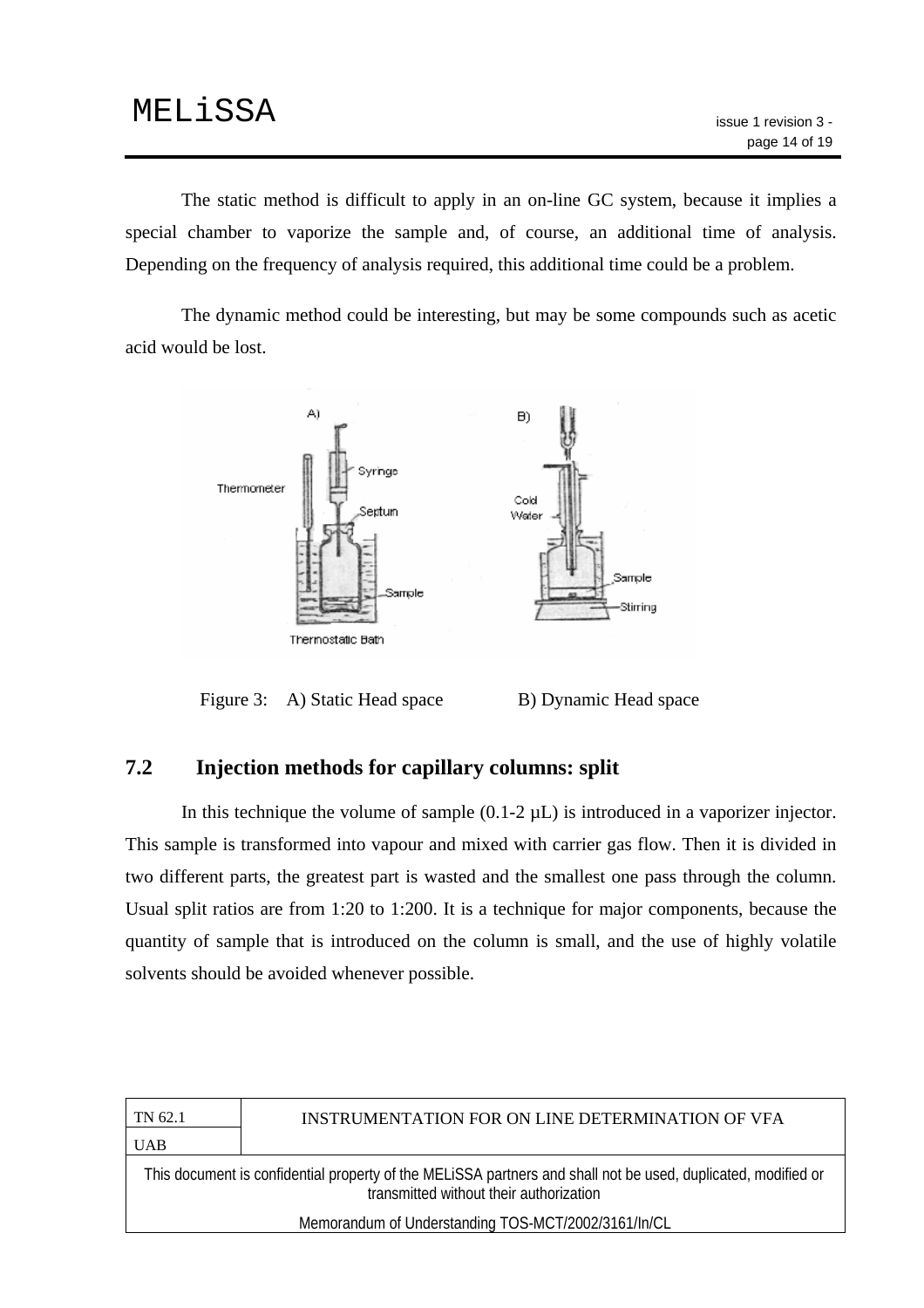For quantification either standard addition or internal standard method is preferred but the external standard method in which absolute peak areas are compared can be used. Reproducibility will be enhanced by not varying the injected volume.

#### **7.3 Injection methods for capillary columns: splitless**

It is a preconcentration technique for diluted samples such as traces analysis, and for samples containing labile compounds or compounds that are eluted very near to the solvent. The volume of sample  $(1-2 \mu L)$  is injected in the vaporizer injector, vaporized and introduced on the column (a schematic representation is presented in figure 4).

For quantification, both standard addition and internal standard can be applied. Reproducibility will be enhanced by not varying the injected volume.



Figure 4: Splitless and split injection method

## **7.4 Injection methods for capillary columns: on column.**

The most relevant difference with the split and splitless techniques is the fact that the liquid sample is introduced directly on the column. There is not a previous vaporizer chamber.

| TN 62.1                                                                                                                                                  | INSTRUMENTATION FOR ON LINE DETERMINATION OF VFA |  |
|----------------------------------------------------------------------------------------------------------------------------------------------------------|--------------------------------------------------|--|
| <b>UAB</b>                                                                                                                                               |                                                  |  |
| This document is confidential property of the MELISSA partners and shall not be used, duplicated, modified or<br>transmitted without their authorization |                                                  |  |
| Memorandum of Understanding TOS-MCT/2002/3161/In/CL                                                                                                      |                                                  |  |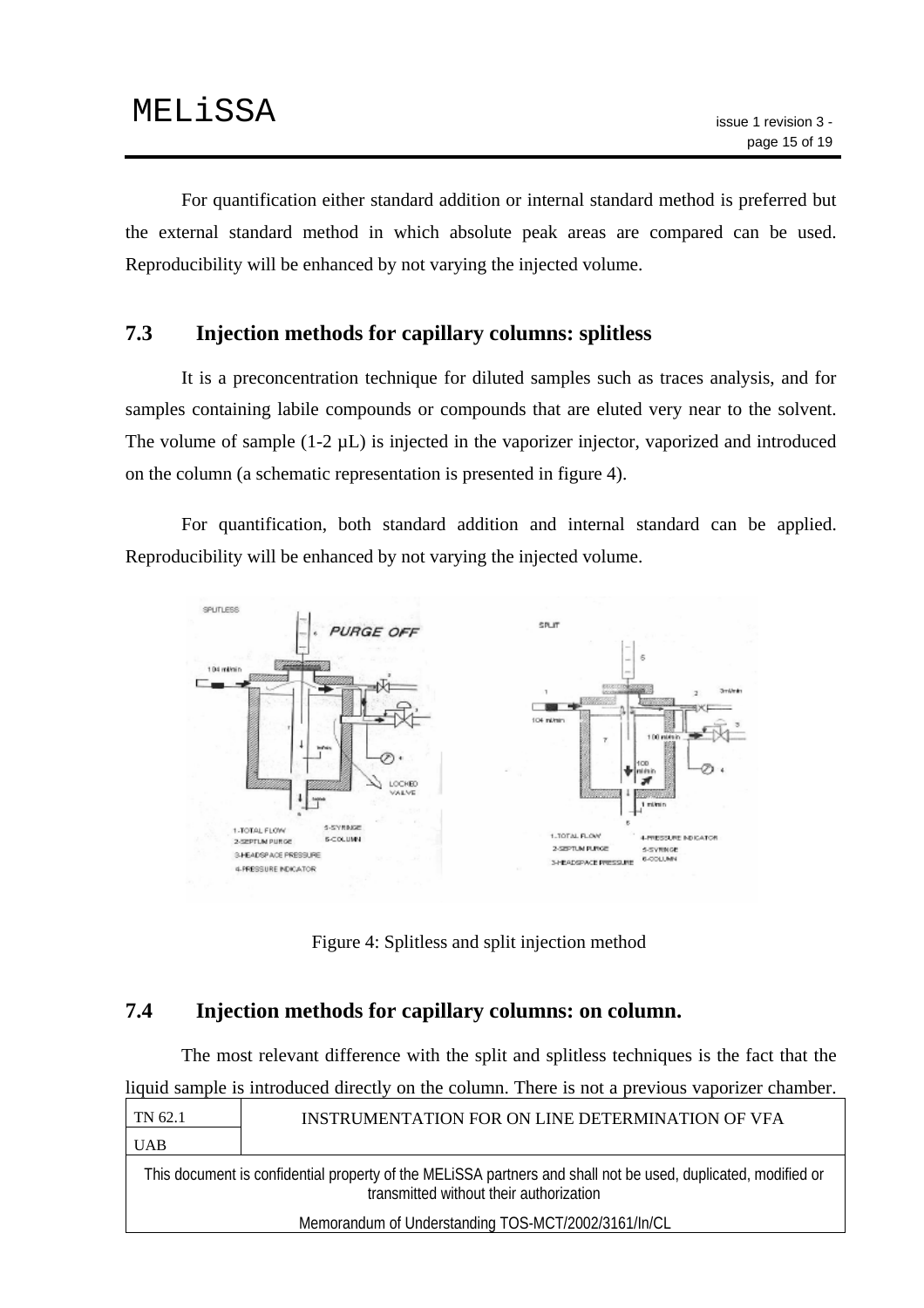To introduce the sample on the column, special syringes are required, with a small needle diameter, which permit the direct introduction of the sample on the column. The column temperature has to be lower than boiling point of the solvent, to avoid the sudden vaporization of the solvent in the needle. The injection zone is cooled by fresh air and has to be fast and continuous. After that temperature rises sharply up to working temperature.

For quantification, both the internal and the external standard methods can be applied. This system gives accurate quantitative results and is perfect for low volatile samples and for mixtures of wide volatility range compounds, because of its small discrimination due to volatility of compounds. This system avoids the decomposition of labile compounds, but it requires very clean samples.

All these injections methods for capillary columns could be employed to detect our VFA mix. We have to choose the most adapted method from experimental information.

# **8 EXAMPLES OF VFA ANALYSIS**

There are different possibilities of VFA analysis: different columns, injection methods, carrier gases, oven temperatures, etc. Some examples of analytical methods for detecting fatty acids are presented in figures 5 and 6.

| TN 62.1                                                                                                                                                  | INSTRUMENTATION FOR ON LINE DETERMINATION OF VFA |
|----------------------------------------------------------------------------------------------------------------------------------------------------------|--------------------------------------------------|
| <b>UAB</b>                                                                                                                                               |                                                  |
| This document is confidential property of the MELISSA partners and shall not be used, duplicated, modified or<br>transmitted without their authorization |                                                  |
| Memorandum of Understanding TOS-MCT/2002/3161/In/CL                                                                                                      |                                                  |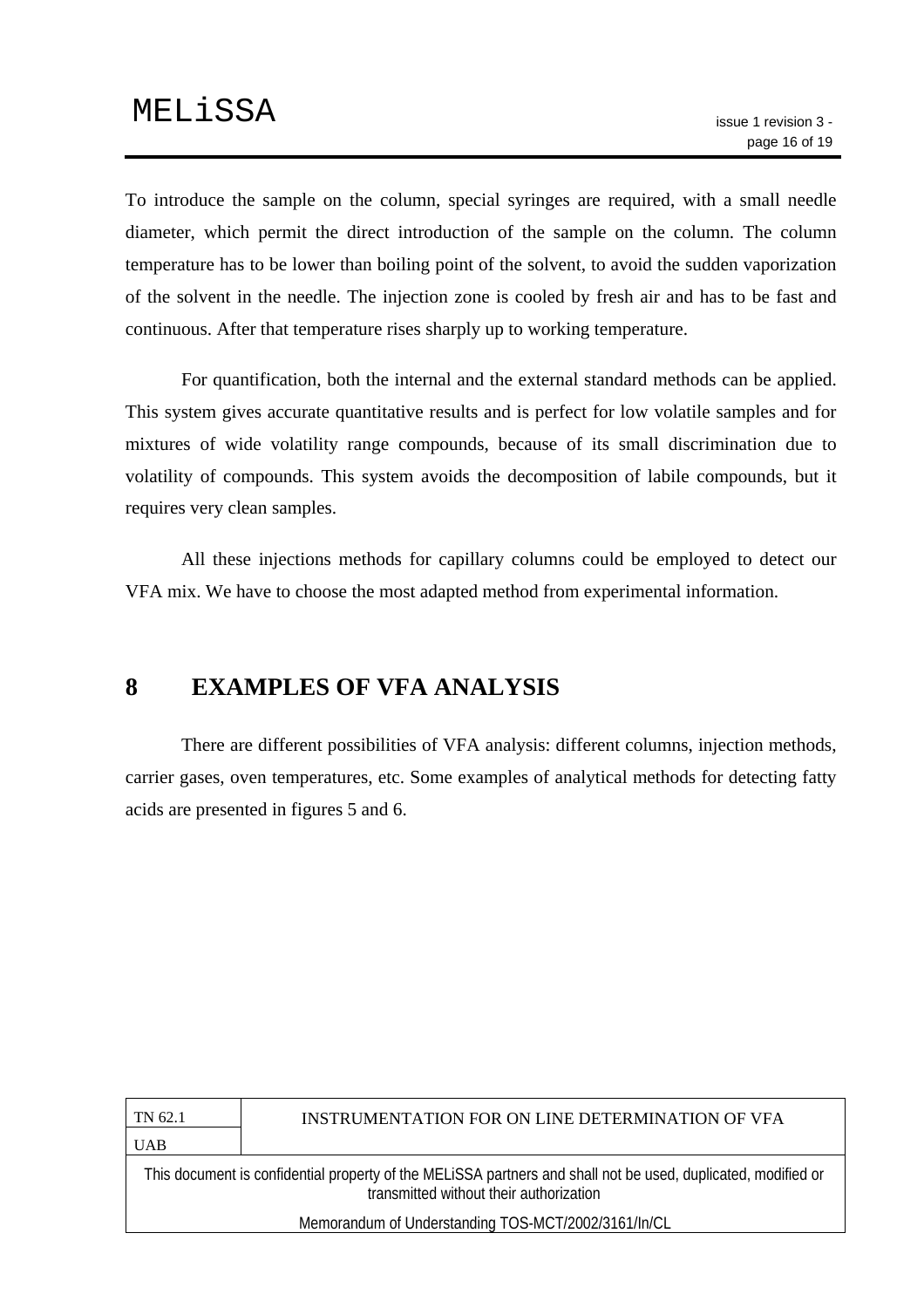#### Free Fatty Acids in Water



Figure 5: Example of GC method for free fatty acids quantification in an aqueous solution. The instrument is a HP6890.

| TN 62.1                                                                                                                                                  | INSTRUMENTATION FOR ON LINE DETERMINATION OF VFA |  |
|----------------------------------------------------------------------------------------------------------------------------------------------------------|--------------------------------------------------|--|
| <b>UAB</b>                                                                                                                                               |                                                  |  |
| This document is confidential property of the MELISSA partners and shall not be used, duplicated, modified or<br>transmitted without their authorization |                                                  |  |
| Memorandum of Understanding TOS-MCT/2002/3161/In/CL                                                                                                      |                                                  |  |
|                                                                                                                                                          |                                                  |  |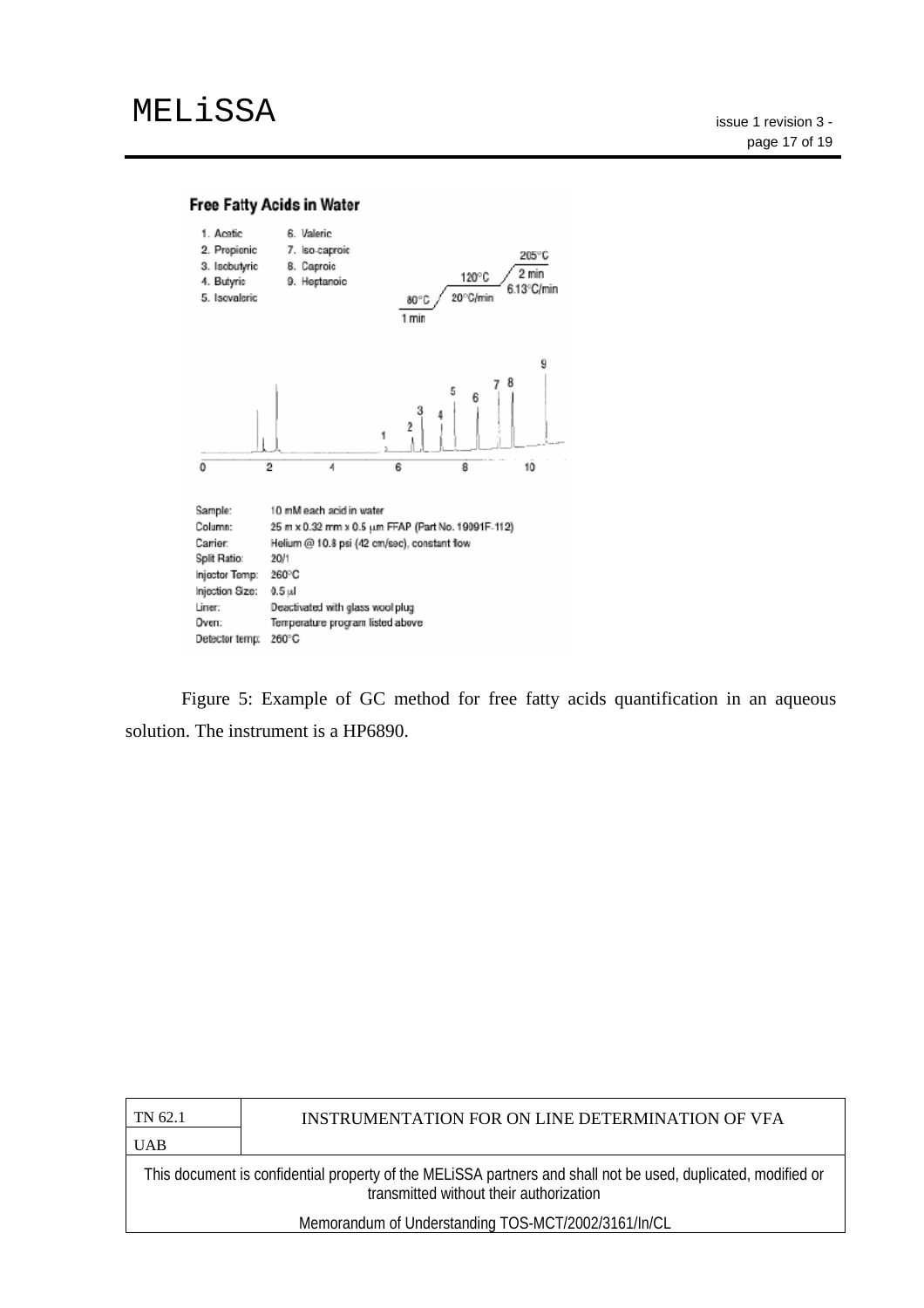

Free Organic Acids in Water

Figure 6: Example of GC method for free organic acids quantification in an aqueous solution. The instrument is a HP6890.

# **9 OTHER CONSIDERATIONS AND FINAL COMMENTS**

In this technical note we have made a comparison between different analytical techniques and we have concluded that GC would be the most interesting for our particular application.

As a main result of this trade-off as well as due to the harmonization required with other MELISSA partners, the final proposal submitted to ESA for approval is a Shimadzu gas chromatograph. Latest issues of this trade mark allow to carry out the analysis using a fast

| TN 62.1                                                                                                                                                  | INSTRUMENTATION FOR ON LINE DETERMINATION OF VFA |  |
|----------------------------------------------------------------------------------------------------------------------------------------------------------|--------------------------------------------------|--|
| <b>UAB</b>                                                                                                                                               |                                                  |  |
| This document is confidential property of the MELISSA partners and shall not be used, duplicated, modified or<br>transmitted without their authorization |                                                  |  |
| Memorandum of Understanding TOS-MCT/2002/3161/In/CL                                                                                                      |                                                  |  |